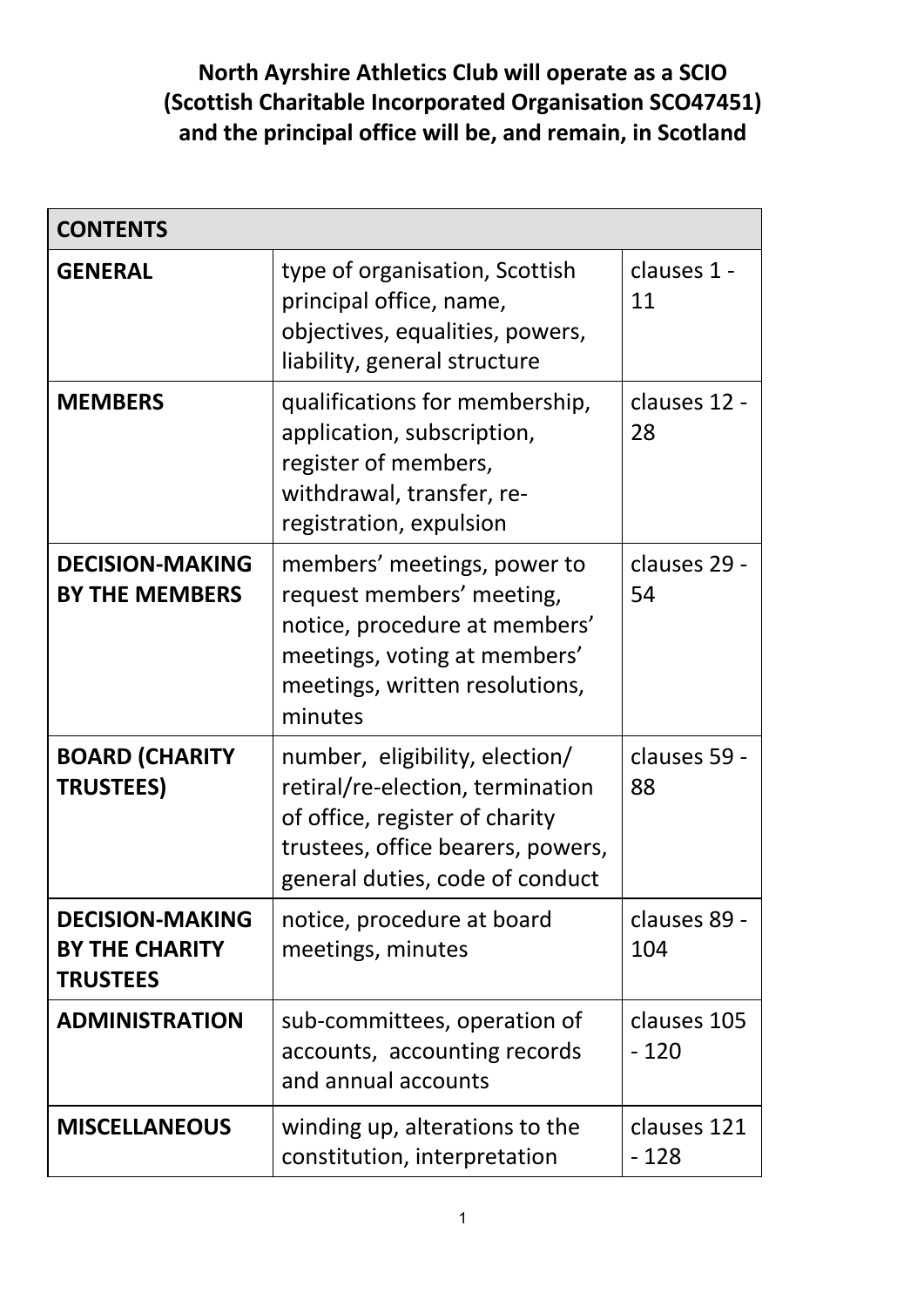## **GENERAL**

## **Type of organisation**

<sup>1</sup> The organisation will, upon registration, be a Scottish Charitable Incorporated Organisation (SCIO). SCO47451

### **Scottish principal office**

<sup>2</sup> The principal office of the Club will be in Scotland (and must remain in Scotland), and operate from NAAC Athletics Arena, Jacks Road, Saltcoats, KA21 5NT and shall be affiliated to Scottish Athletics - the governing body within the sport of Athletics and its subsidiaries or such successor entity or entities as become(s) from time to time (and by so doing to become and remain registered as an associate of the Scottish Athletics), and the Scottish Athletics Rules and their Disciplinary Code and the rules and regulations of any governing body.

### **Name**

<sup>3</sup> The name of the organisation is North Ayrshire Athletics Club referred to hereafter as 'the Club'.

# **Objects**

- <sup>4</sup> The Club will operate as a non-profit distributing charity whose principal objectives are:
- (a) The advancement of public participation in Athletics as a sport;

(b) To provide recreational facilities and/or organise recreational activities, available to members of the public at large, with the object of improving the conditions of life;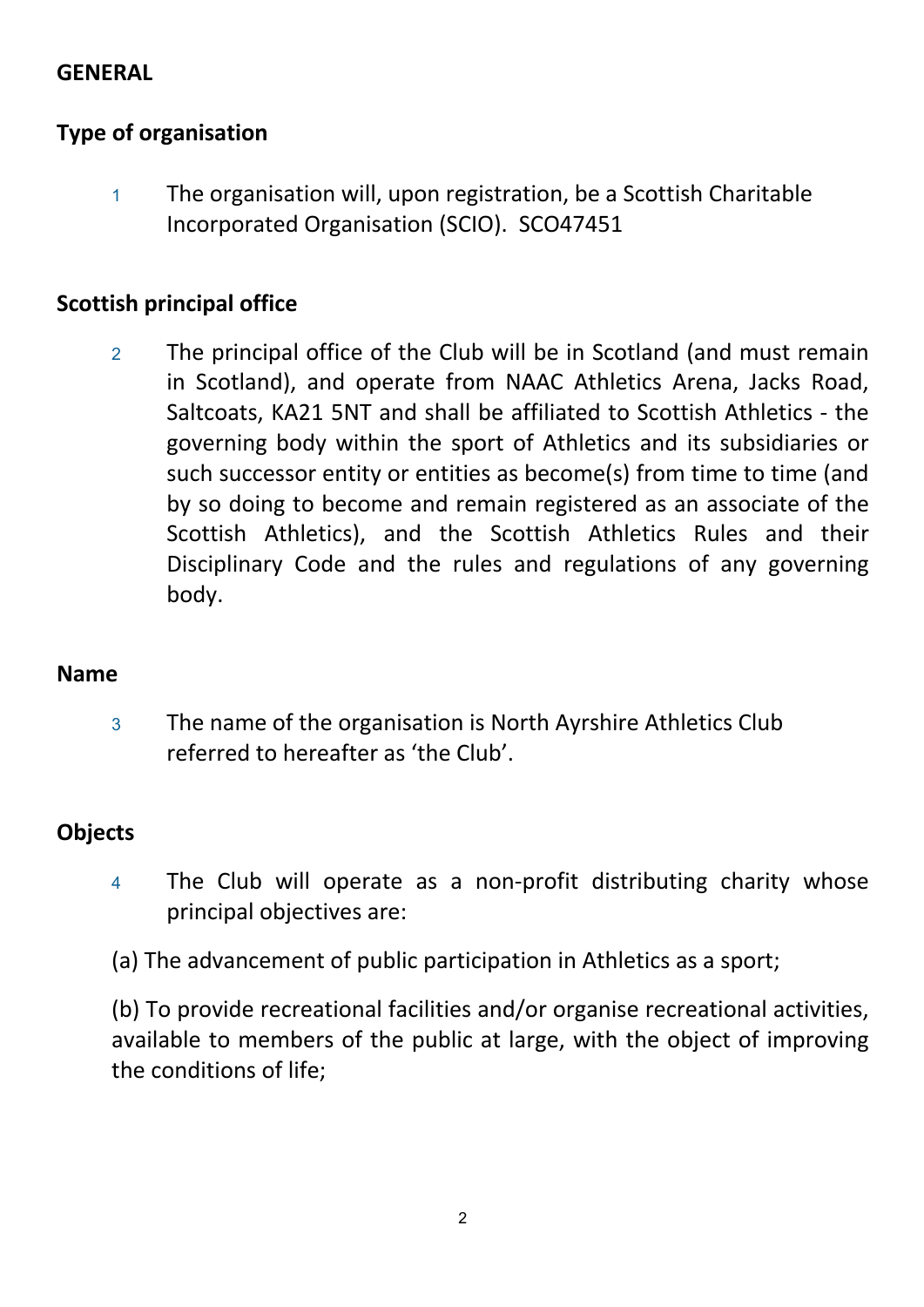# **Equalities**

- <sup>5</sup> In relation to its objectives and aligned to the Equalities Act 2010 the Club will:
- (a) Strive to avoid intentional and unintentional discrimination by virtue of age, disability, gender reassignment, marriage and civil partnership, pregnancy & maternity, race, religion or belief, sex, sexual orientation or any other such artificial barriers or prejudices;
- (b) Strive to undertake whatever reasonable changes in services or facilities which may be necessary to implement the above.

#### **Powers**

- <sup>6</sup> In furtherance of the Objects, the Club may, in its purpose:
- $(a)$  facilitate access to a range of services for the Members of the Club and encourage their involvement in planning and developing services relevant to the needs of its members;
- (b) where necessary, employ and pay any person or persons (whether paid or self-employed) to supervise, organise and carry on the work of the Club;
- $(c)$  open and operate a bank account in the name of the Club and to make and receive payments in furtherance of the objectives of the Club;
- (d) engage and pay fees to professional and technical advisers/consultants, where applicable, to assist in the work of the Club;
- $(e)$  engage the services of volunteers to assist in the work of the Club and reimburse all approved out-of-pocket expenses;
- (f) enter into partnerships, or contractual agreements which can further the objectives of the Club;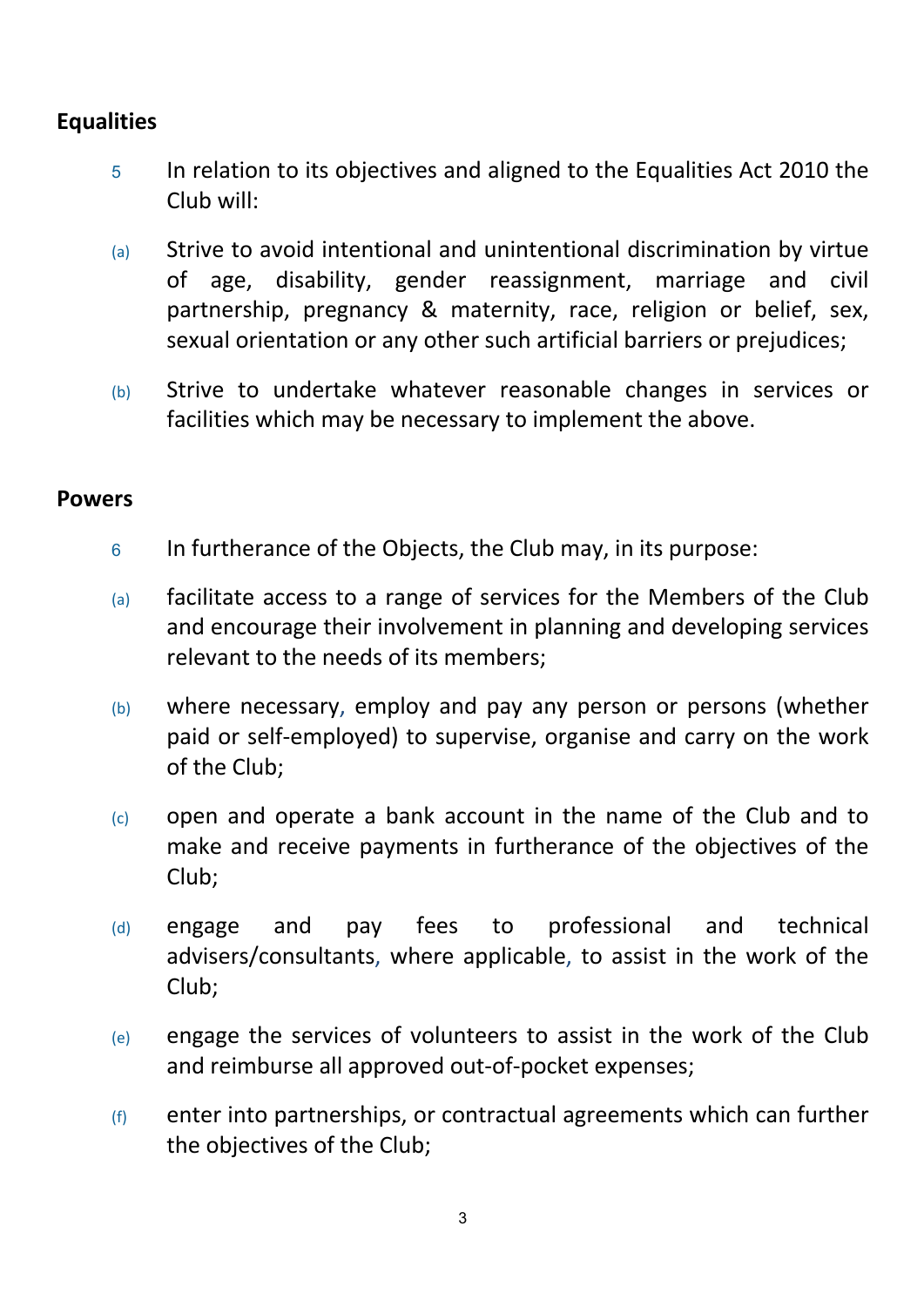- $(g)$  invite donations in support of the Club, and to allocate donations to charities, keeping records of any such donations and of feedback from recipients;
- (h) be affiliated to the national governing body Scottish Athletics and comply with its regulations and statutes and in addition take out membership of such clubs that are considered to be in the interest of and compatible with the objects of the Club;
- (i) arrange and provide for or join in arranging and providing for the holding of meetings, classes, seminars and local training courses;
- (j) collect and disseminate information on all matters affecting the objects and exchange such information with other bodies having similar objects, whether in this country or overseas;
- (k) cause to be written and printed or otherwise reproduced and circulated, free of charge or for payment, such papers, books, periodicals, pamphlets or other documents or films or recorded tapes (whether audio or visual or both) as shall further the objects;
- $(1)$  purchase, take on lease or exchange, hire or otherwise acquire any property and any rights and privileges necessary for the promotion of the objects and construct, maintain and alter any buildings necessary for the work of the Club;
- $(m)$  make regulations for the management of any property which may be so acquired;
- $(n)$  subject to such consents as may be required by law, borrow or raise money and accept gifts on such terms and on such security as shall be deemed to be necessary;
- (o) raise funds and invite and receive contributions from any person or persons whatsoever by way of subscription and otherwise provided that the Club shall not undertake permanent trading activities in raising funds for the said objects except by means of a company established for that purpose, and;
- $(p)$  do all such other lawful things as are necessary for the attainment of the objects.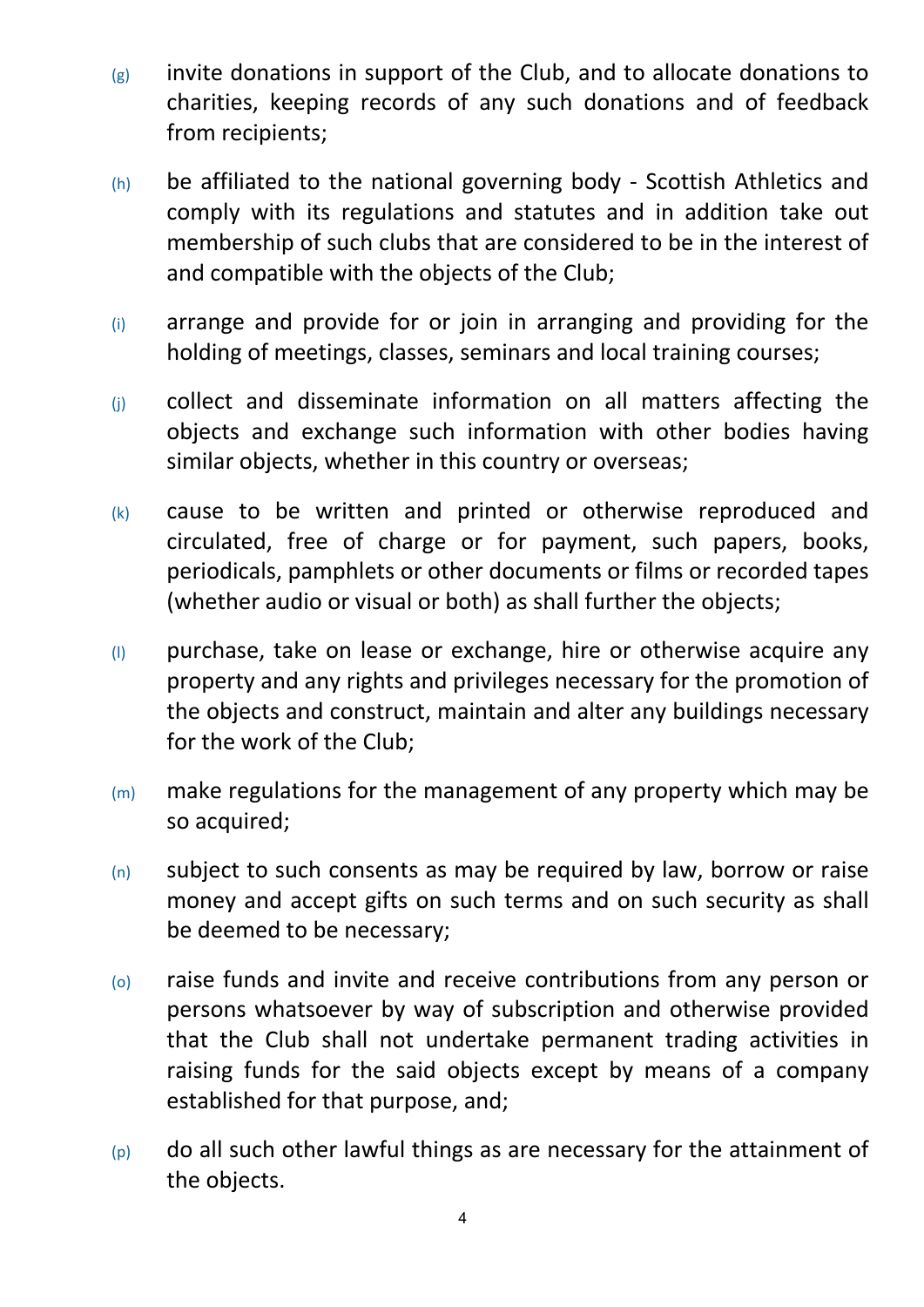<sup>7</sup> No part of the income or property of the Club may be paid or transferred (directly or indirectly) to the members - either in the course of the Club's existence or on dissolution - except where this is done in direct furtherance of the Club's charitable purposes.

## **Liability of Members**

- <sup>8</sup> The members of the Club have no liability to pay any sums to help to meet the debts, financial or monetary obligations (or other liabilities) of the Club if it is wound up or becomes insolvent; accordingly, if the Club is unable to meet its debts, at no stage, will the members be held responsible to meet these liabilities.
- <sup>9</sup> The members and charity trustees have certain legal duties under the Charities and Trustee Investment (Scotland) Act 2005; and clause 9 does not exclude (or limit) any personal liabilities the members or charity trustees might incur if they are in breach of those duties or in breach of other legal obligations or duties that apply to them personally.

## **General structure**

- <sup>10</sup> The structure of the Club consists of:-
- (a) the MEMBERS who have the right to attend members' meetings (including any annual general meeting) and have important powers under the constitution; in particular, the members appoint people to serve on the board and take decisions on changes to the constitution itself;
- $(b)$  the BOARD who hold regular meetings, and generally control the activities of the Club;
- <sup>11</sup> The people serving on the board are referred to in this constitution as CHARITY TRUSTEES.

### **MEMBERS**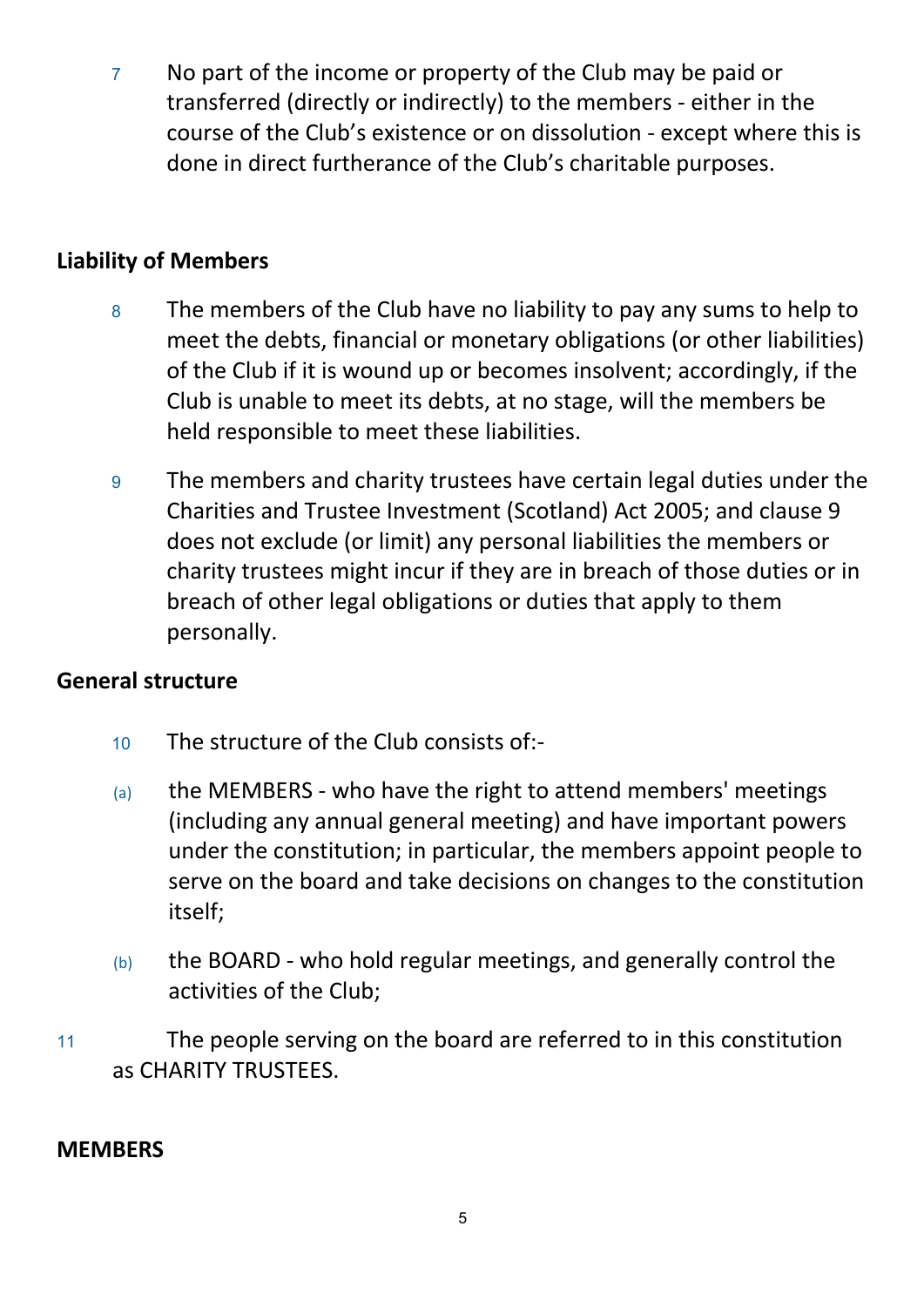# **Qualifications for membership**

- <sup>12</sup> **Full Adult Membership, Honorary Life Membership and Non Competing Adult Membership** of the Club will be open to all individuals over the age of 17 years who wish to assist in the furtherance of the objectives and who agree to operate within the constitution and byelaws of the Club and those of Scottish Athletics. These members shall have full voting rights at members meetings;
- <sup>13</sup> **Youth Membership** will be open to all individuals under the age of 17 years who wish to assist in the furtherance of the objects of the Club and who agree to operate within the governing documents and byelaws of the Club and those of Scottish Athletics. Youth members under the age of 16 years of age are entitled to give their vote via the Youth Representative. Youth members aged 16 years of age and above have full voting rights
- <sup>14</sup> **Associate Memberships** will be open to any club/organisation, who wish to assist in the furtherance of the objectives and who agree to operate within the constitution and byelaws of the Club *and* whose activities promote training, participation and/or education of young people or improve the opportunities available to them. This category of membership will have no voting rights.
- <sup>15</sup> The Board of Trustees shall have the right for good and sufficient reason to terminate the membership of any individual or Club provided that the individual representing such Club (as the case may be) shall have the right to be heard by the Board of Trustees before a final decision is made.

# **Application for membership**

- 16 Any person who wishes to become a member must sign a written or send an electronic application for membership; the application will then be considered by the Charity Trustees at its next board meeting.
- <sup>17</sup> Subject to Clause 28, the board may, at its discretion, refuse to admit any person to membership. The board must notify each applicant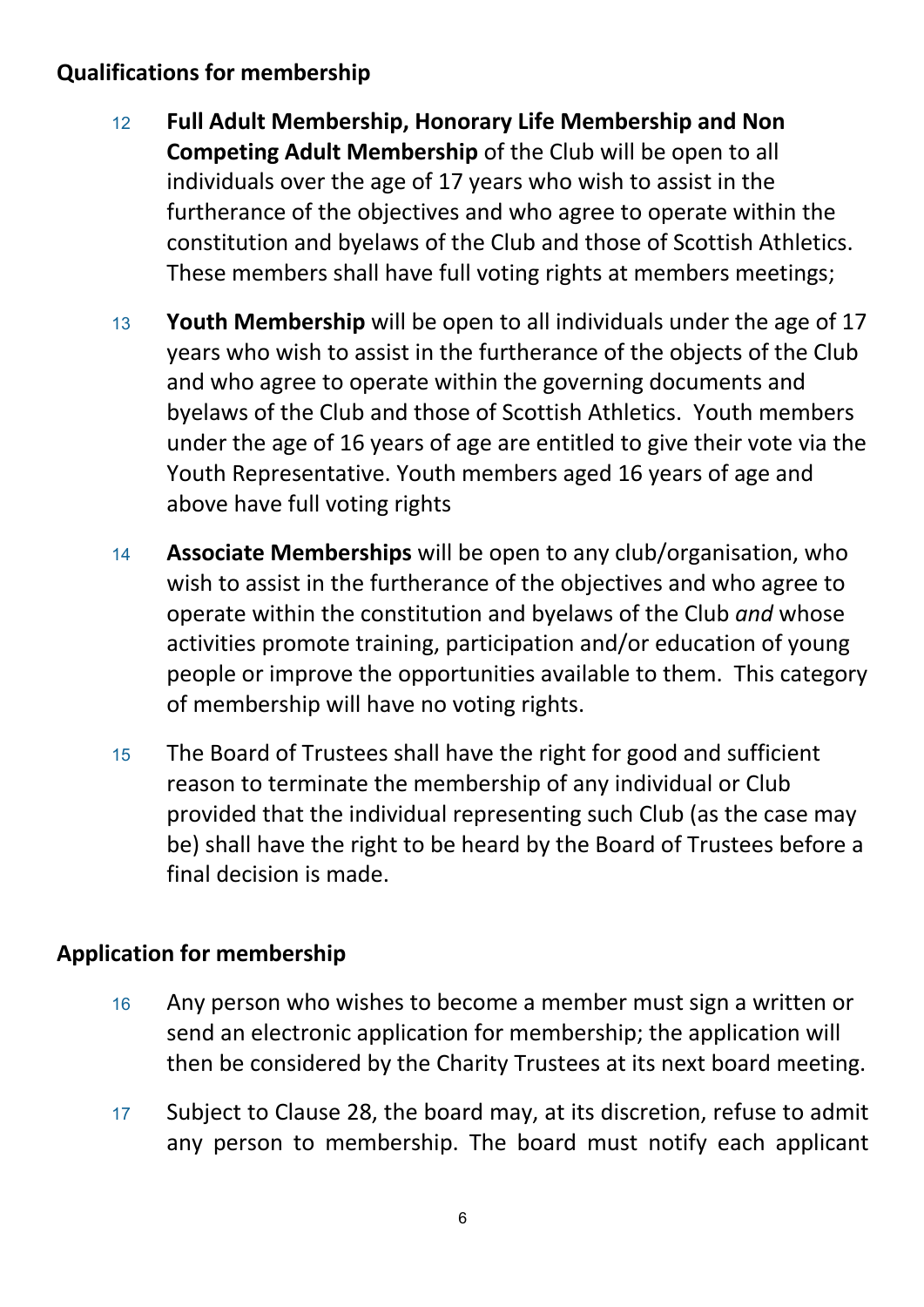promptly of its decision on whether or not to admit him/her to membership.

## **Membership subscription**

- <sup>18</sup> The membership subscription shall be recommended by the Board of Trustees and agreed upon by way of a simple majority vote of the members at an AGM and will be payable in monthly payments over the year.
- <sup>19</sup> Only eligible members who have fulfilled the requirements of their subscriptions may perform in the name of the Club, vote and take part in Club activities.

#### **Register of members**

- <sup>20</sup> The board must keep a register of members, setting out General Data Protection Regulations considerations
- (a) for each current member:
	- $(i)$  his/her full name and essential contact information or that of the Club and
	- $(iii)$  the date on which he/she was registered as a member of the Club;
- (b) for each former member for at least six years from the date on he/she ceased to be a member:
	- (i) his/her name; and
	- $(iii)$  the date on which he/she ceased to be a member.
- <sup>21</sup> The board must ensure that the register of members is updated within 28 days of any change: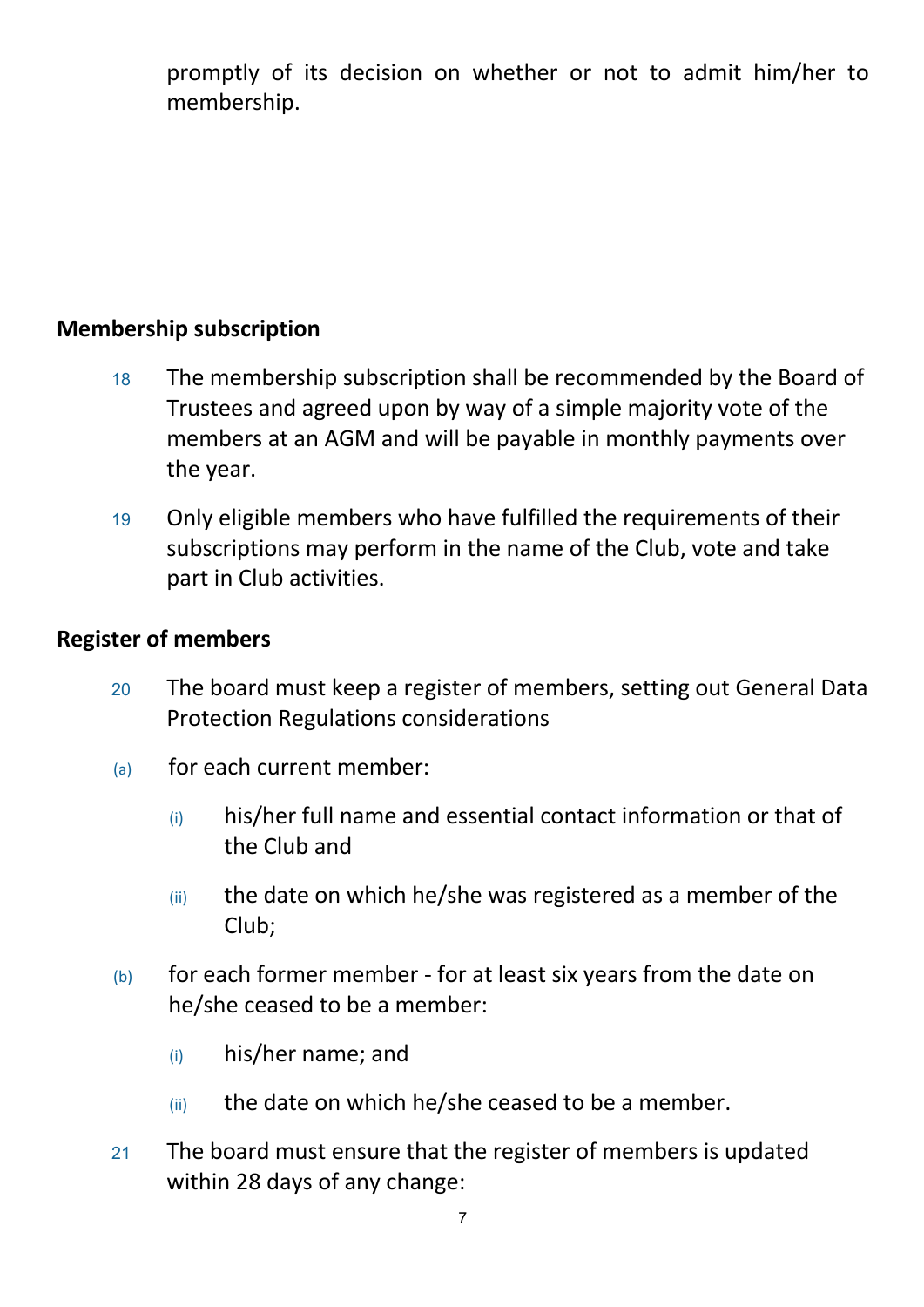- $(a)$  which arises from a resolution of the board or a resolution passed by the members of the Club; or
- (b) which is notified to the Club.
- 22 If a member or charity trustee of the Club requests a copy of the register of members, the board must ensure that a copy is supplied to him/her within 28 days, providing the request is reasonable;

# **Withdrawal from membership**

<sup>23</sup> Any person, member or Club who wants to withdraw from membership must give notice of withdrawal to the Club, he/she will cease to be a member as from the time when the notice is received by the Club.

# **Transfer of membership**

24 Membership of the Club may not be transferred by a member to any other person and shall terminate on death.

## **Re-registration of members**

- <sup>25</sup> The board may, at any time, issue notices to the members requiring them to confirm that they wish to remain as members of the Club, and allowing them a period of 28 days (running from the date of issue of the notice) to provide that confirmation to the board.
- <sup>26</sup> If a member fails to provide confirmation to the board (in writing or by e-mail) that he/she wishes to remain as a member of the Club before the expiry of the 28-day period referred to in clause 25, the board may expel him/her from membership.
- <sup>27</sup> A notice under clause 25 will not be valid unless it refers specifically to the consequences (under clause 26) of failing to provide confirmation within the 28-day period.

# **Suspension, refusal or termination of membership**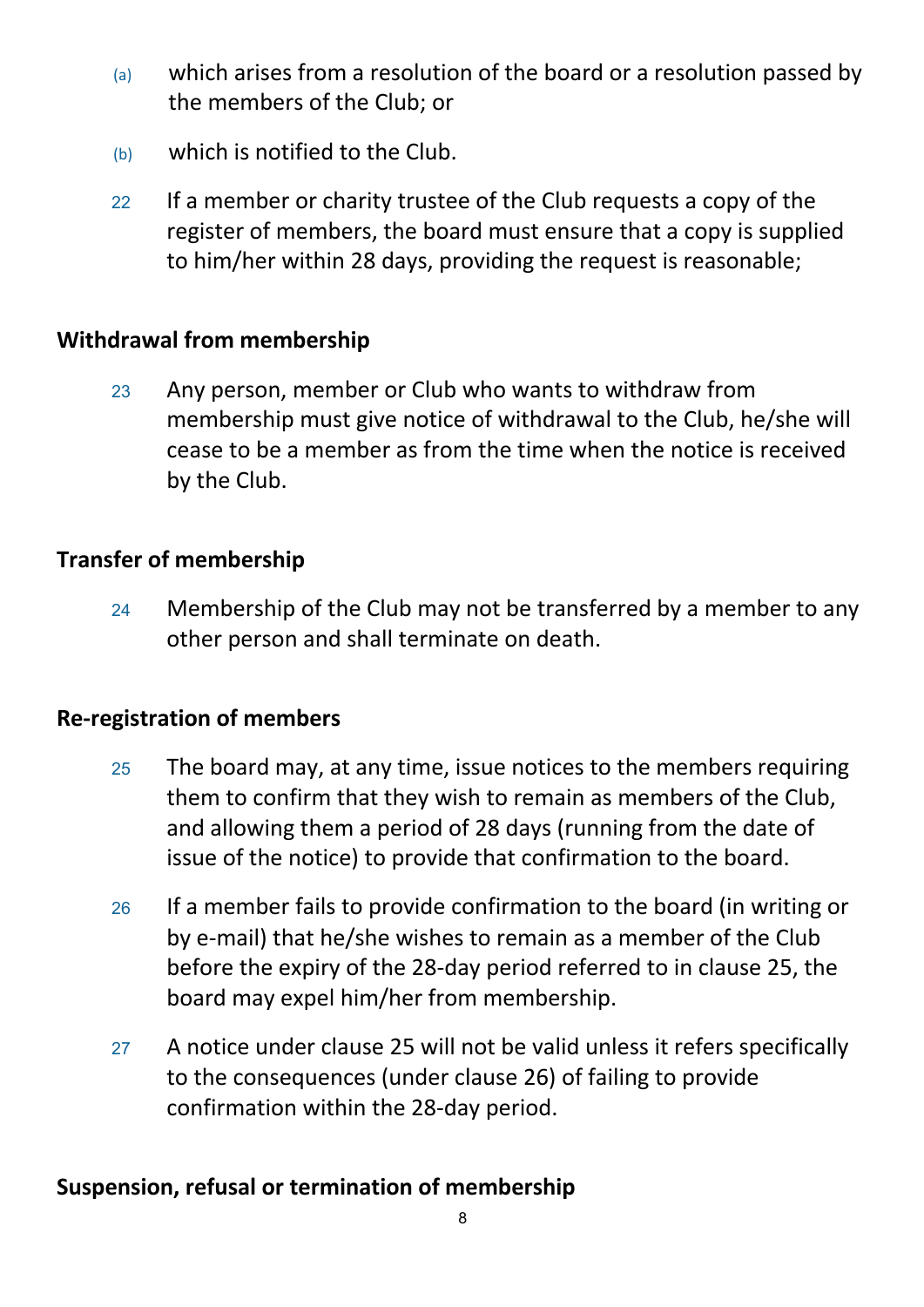- <sup>28</sup> The Board shall be entitled to:
- 28.1 Refuse any application for membership on the grounds that such membership would be prejudicial to the objectives of the club. Should a membership application be refused, the prospective member shall have the right to appeal to the management committee before a final decision is made.
- 28.2 For good and sufficient reason to refuse renewal of any existing membership or terminate or suspend any membership provided that the member concerned shall have the right to be heard by the full management committee before a final decision is made.
- (a) The member may apply for reinstatement at the next general meeting.
- $(b)$  Any member who fails to pay their fees by the date required shall forfeit their right to representation on the management committee and at general meetings, and shall be suspended from taking part in any event under the control of the club until such fees are paid.
- $(c)$  Any member under suspension shall be barred from taking part in any match or event under the control of the club.
- $(d)$  The Board shall inform the member in writing of any decision to terminate their membership.

# **DECISION-MAKING BY THE MEMBERS**

## **Members' meetings**

- <sup>29</sup> The board must arrange a meeting of members (an annual general meeting or "AGM") in each calendar year.
- <sup>30</sup> The gap between one AGM and the next must not be longer than 15 months.
- <sup>31</sup> Notwithstanding clause 29, an AGM does not need to be held during the calendar year in which the Club is formed; but the first AGM must still be held within 15 months of the date on which the Club is formed.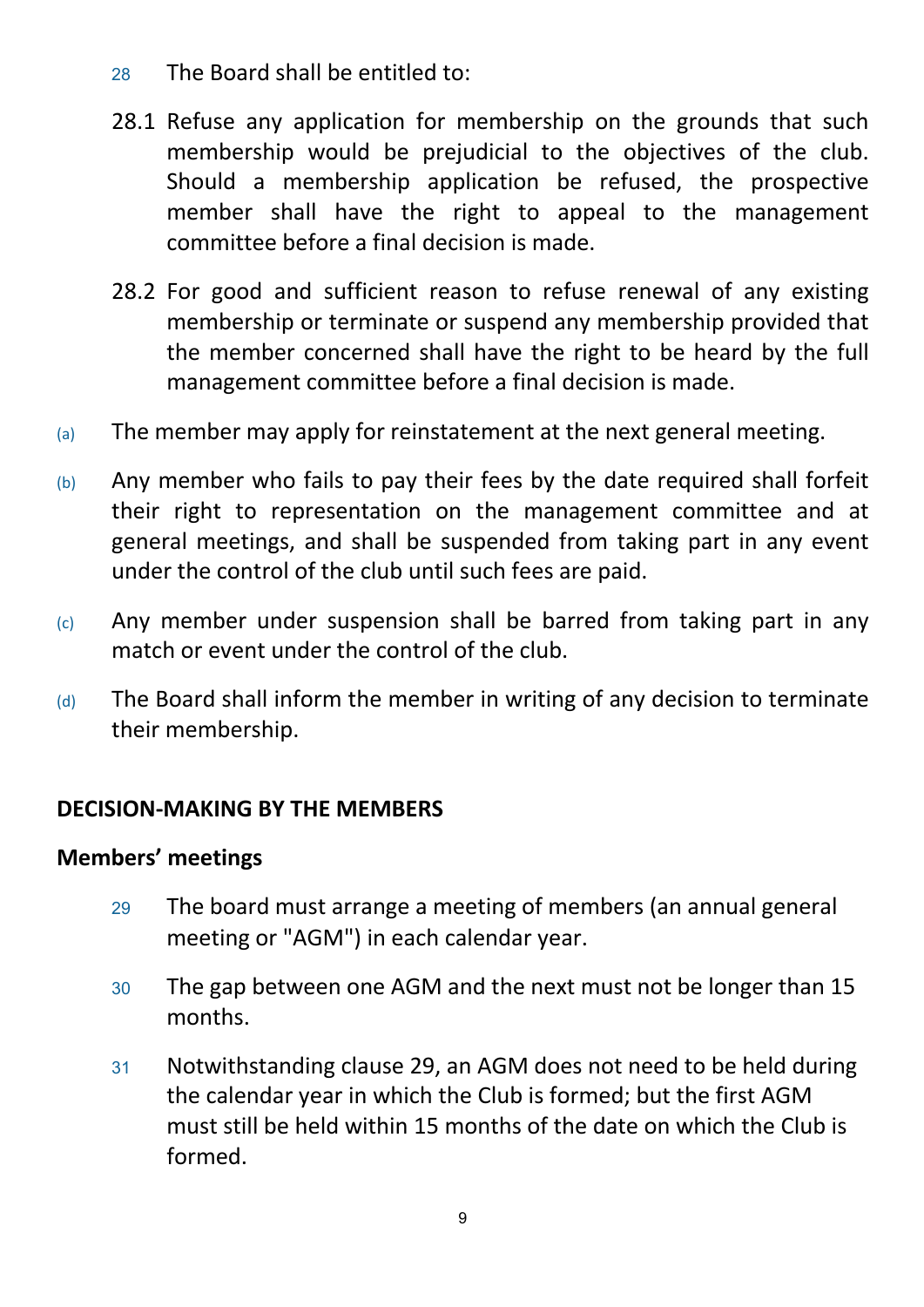- <sup>32</sup> The business of each AGM must include:-
- (a) To approve the minutes of the previous AGM;
- $(b)$  a report by the chair and/or the Secretary on the activities of the Club;
- (c) Treasurer's report and consideration of the annual accounts of the Club;
- $(d)$  the approval of the annual accounts;
- $(e)$  the election/re-election of charity trustees, as referred to in clauses 64 to 67;
- $(f)$  the appointment of independent examiner or examiners;
- $(g)$  motions submitted by the Board of Trustees or by members, and;
- $(h)$  the transactions of such other matter as may from time to time be necessary.

# **Power to request the board to arrange an Extraordinary General Meeting (EGM)**

- <sup>33</sup> The board may arrange a special members' meeting at any time by a simple majority vote.
- <sup>34</sup> The board must arrange an Extraordinary General Meeting (EGM) if they are requested to do so by a written notice signed by 33% of the membership or 20 members (whichever is the lesser), sent to the Secretary providing:
- $(a)$  the notice states the purposes for which the meeting is to be held; and
- $(b)$  those purposes are not inconsistent with the terms of this constitution, the Charities and Trustee (Investment) Scotland Act 2005 or any other statutory provision.
- <sup>35</sup> If the board receive a notice under clause 34, the date for the meeting which they arrange in accordance with the notice must not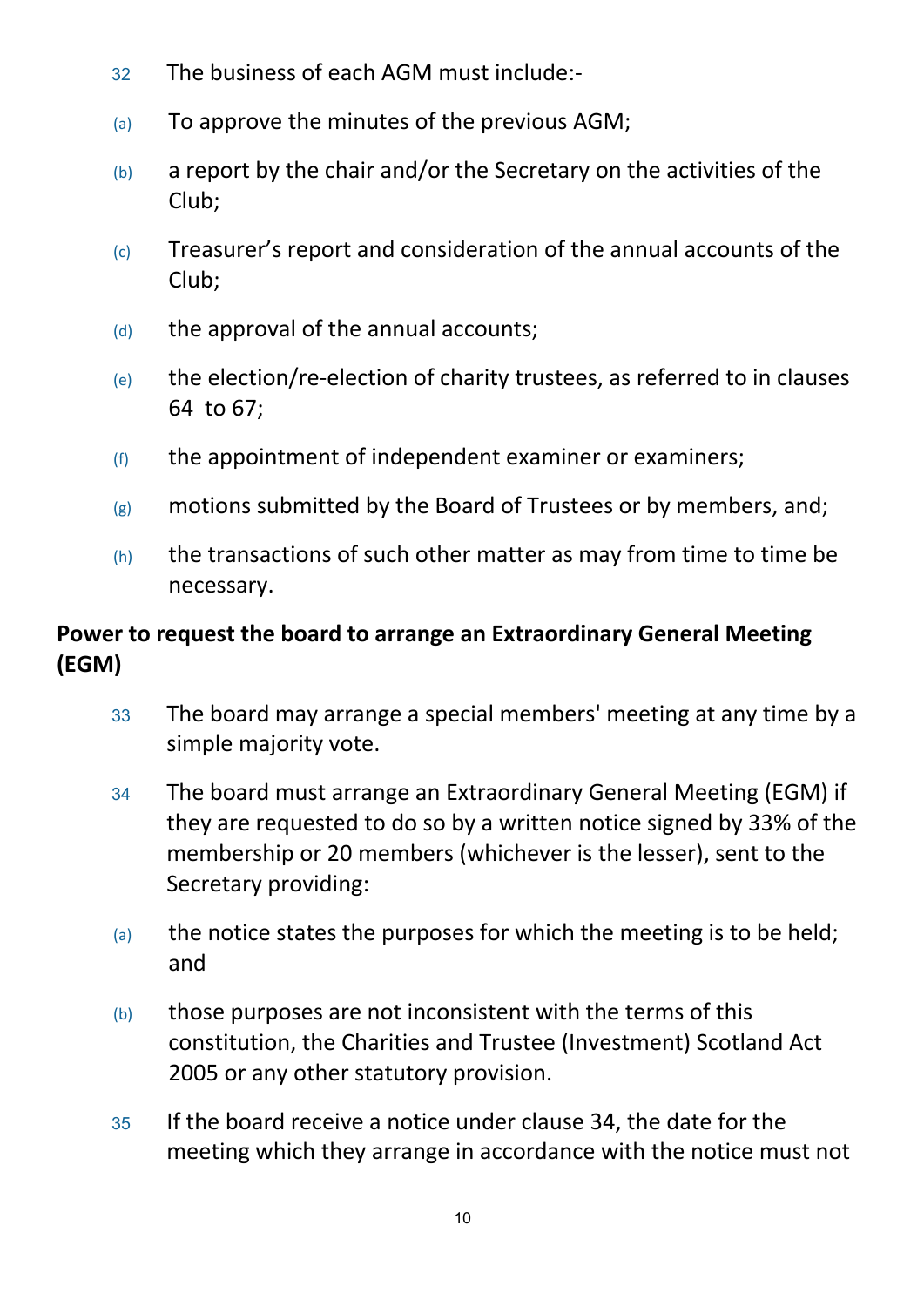be later than **twenty-eight [28]** days from the date on which they received the notice.

# **Notice of members' meetings**

- <sup>36</sup> At least **twenty-one [21]** clear days' notice must be given of any AGM or any EGM.
- <sup>37</sup> The notice calling a members' meeting must specify in general terms what business is to be dealt with at the meeting; and
- $(a)$  in the case of a resolution to alter the constitution, must set out the exact terms of the proposed alteration(s); or
- $(b)$  in the case of any other resolution falling within clause 52 (requirement for two-thirds majority (this is the minimum for such a resolution)) must set out the exact terms of the resolution.
- <sup>38</sup> The reference to "clear days" in clause 36 shall be taken to mean that, in calculating the period of notice,
- $(a)$  the day after the notices are posted (or sent by e-mail) should be excluded; and
- (b) the day of the meeting itself should also be excluded.
- <sup>39</sup> Notice of every members' meeting must be given to all the members of the Club, and to all the charity trustees; but the accidental omission to give notice to one or more members will not invalidate the proceedings or outcome at the meeting.
- <sup>40</sup> Any notice which requires to be given to a member under this constitution must be: -
- (a) Communicated in writing to the member, at the address last notified by him/her to the Club or placed in a prominent place in the usual meeting place; *or*
- (b) sent by e-mail to the member, at the e-mail address last notified by him/her to the Club.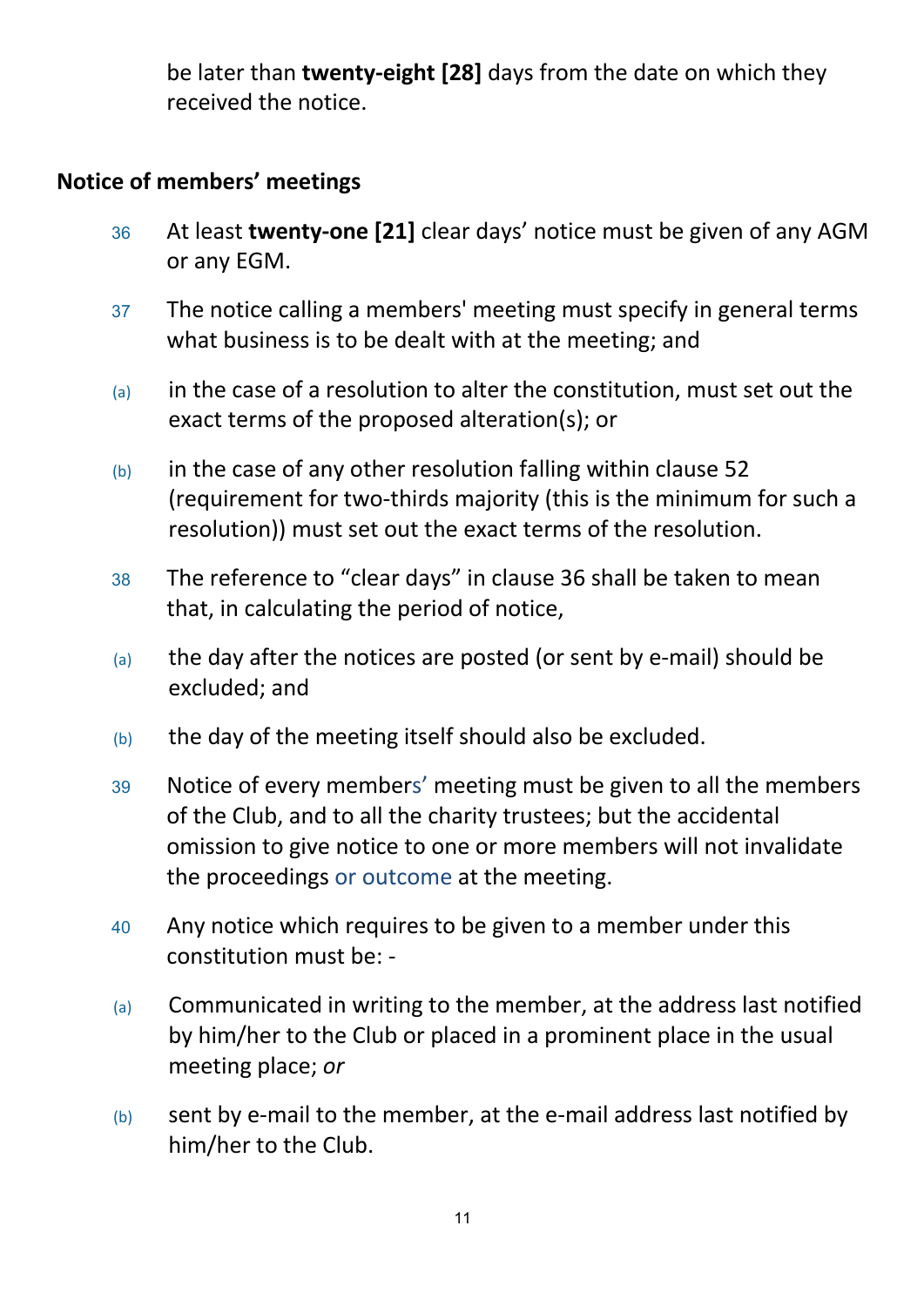## **Procedure at members' meetings**

- <sup>41</sup> No valid decisions can be taken at any members' meeting unless a quorum is present.
- <sup>42</sup> The quorum for a members' meeting is 25% of the total members or 20 members (whichever is the lesser), present in person.
- <sup>43</sup> If a quorum is not present within 15 minutes after the time at which a members' meeting was due to start - or if a quorum ceases to be present during a members' meeting - the meeting cannot proceed; and fresh notices of meeting will require to be sent out, to deal with the business (or remaining business) which was intended to be conducted.
- <sup>44</sup> The chair of the Club should act as chairperson of each members' meeting.
- <sup>45</sup> If the chair of the Club is not present within 15 minutes after the time at which the meeting was due to start (or is not willing to act as chairperson), the charity trustees present at the meeting must elect (from among themselves) the person who will act as chairperson of that meeting.
- <sup>46</sup> Proxy votes shall be permitted where these are notified to the Organisation, in a valid format, by a member and received at the registered office of the Organisation not less than 48 hours (weekends are excluded from this requirement) before the start of the general meeting. A valid format means that it must:
- (a) state the name and preferred contact information of the member appointing the proxy;
- $(b)$  identify the person appointed to be that member's proxy and the general meeting in relation to which that person is appointed;
- $(c)$  be signed by or on behalf of the member appointing the proxy, or is authenticated in such manner as the directors may determine; and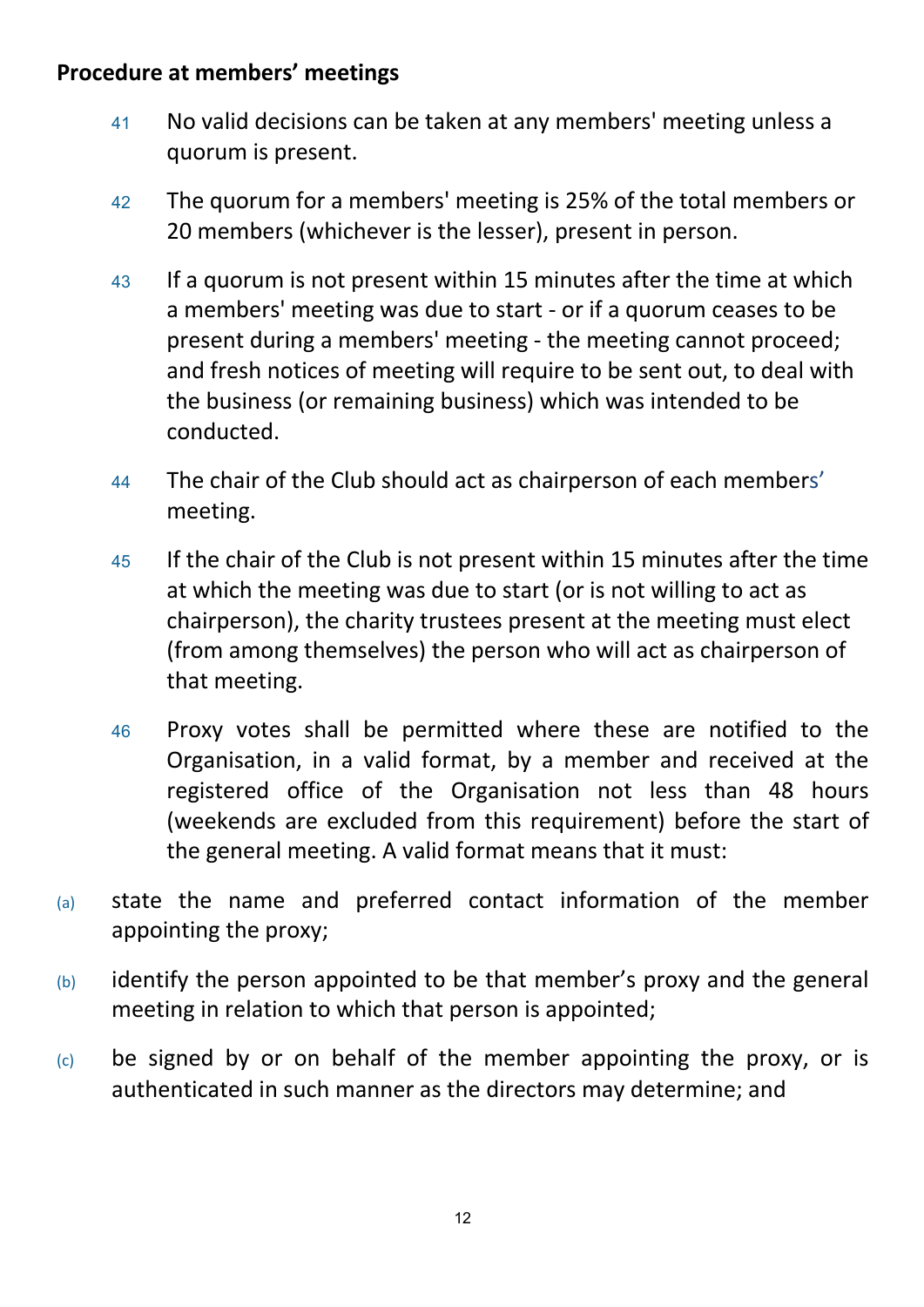- $(d)$  is delivered to the Organisation in accordance with the articles and any instructions contained in the notice of the general meeting to which they relate.
	- <sup>47</sup> The Organisation may require proxy notices to be delivered in a particular form, and may specify different forms for different purposes.
	- <sup>48</sup> Proxy notices may specify how the proxy appointed under them is to vote (or that the proxy is to abstain from voting) on one or more resolutions.
	- <sup>49</sup> Unless a proxy notice indicates otherwise, it must be treated as:
- (a) allowing the person appointed under it as a proxy discretion as to how to vote on any ancillary or procedural resolutions put to the meeting, and
- (b) appointing that person as a proxy in relation to any adjournment of the general meeting to which it relates as well as the meeting itself.

#### **Voting at members' meetings**

- <sup>50</sup> Every member has one vote, which must be given in person or by proxy vote as defined under Clause 46.
- <sup>51</sup> All decisions at members' meetings will be made by simple majority vote - with the exception of the types of resolution listed in clause 52.
- <sup>52</sup> The following resolutions will be valid only if passed by not less than two thirds of those voting on the resolution at a members' meeting:
- (a) a resolution amending the constitution;
- (b) a resolution expelling a person from membership under clause **Error! Reference source not found.**;
- (c) a resolution directing the board to take any particular step (or directing the board not to take any particular step);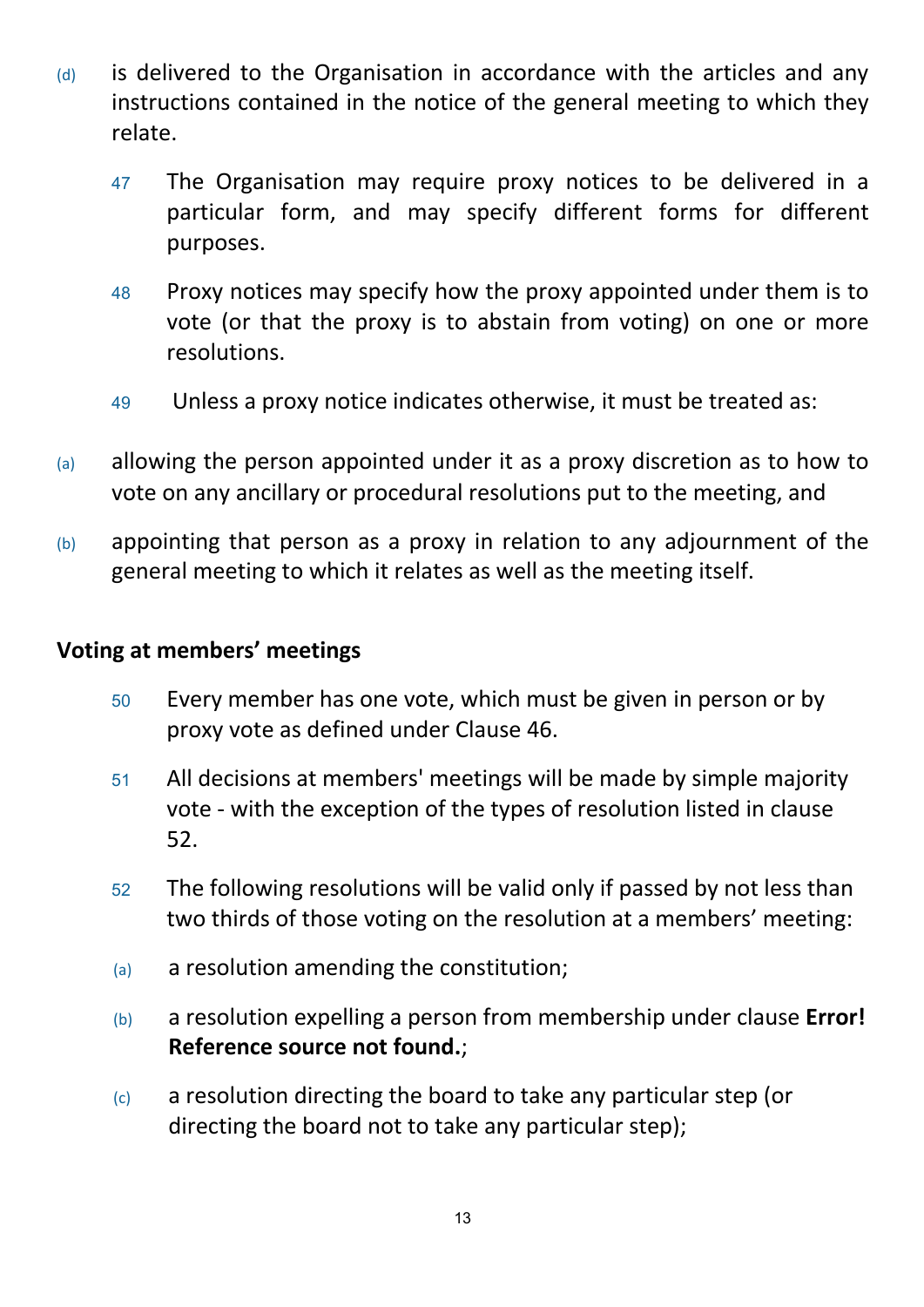- $(d)$  a resolution approving the amalgamation of the Club with another SCIO (or approving the constitution of the new SCIO to be constituted as the successor pursuant to that amalgamation);
- (e) a resolution to the effect that all of the Club's property, rights and liabilities should be transferred to another SCIO (or agreeing to the transfer from another SCIO of all of its property, rights and liabilities);
- $(f)$  a resolution for the winding up or dissolution of the Club.
- <sup>53</sup> If there are an equal number of votes for and against any resolution, the chairperson of the meeting will be entitled to a second (casting) vote.
- <sup>54</sup> A resolution put to the vote at a members' meeting will be decided on a show of hands - unless the chairperson (or at least two other members present at the meeting) ask for a secret ballot.
- <sup>55</sup> The chairperson will decide how any secret ballot is to be conducted, and he/she will declare the result of the ballot at the meeting.

# **Minutes**

- <sup>56</sup> The board must ensure that proper minutes are taken in relation to all members' meetings.
- <sup>57</sup> Minutes of members' meetings must include the names of those present; and (as far as possible) should be signed by the chairperson of the meeting.
- <sup>58</sup> The board shall make available copies of the minutes referred to in clause 56 to any member of the public requesting them; but on the basis that the board may exclude confidential material.

# **BOARD**

# **Number of charity trustees**

<sup>59</sup> The maximum number of charity trustees is ten [10].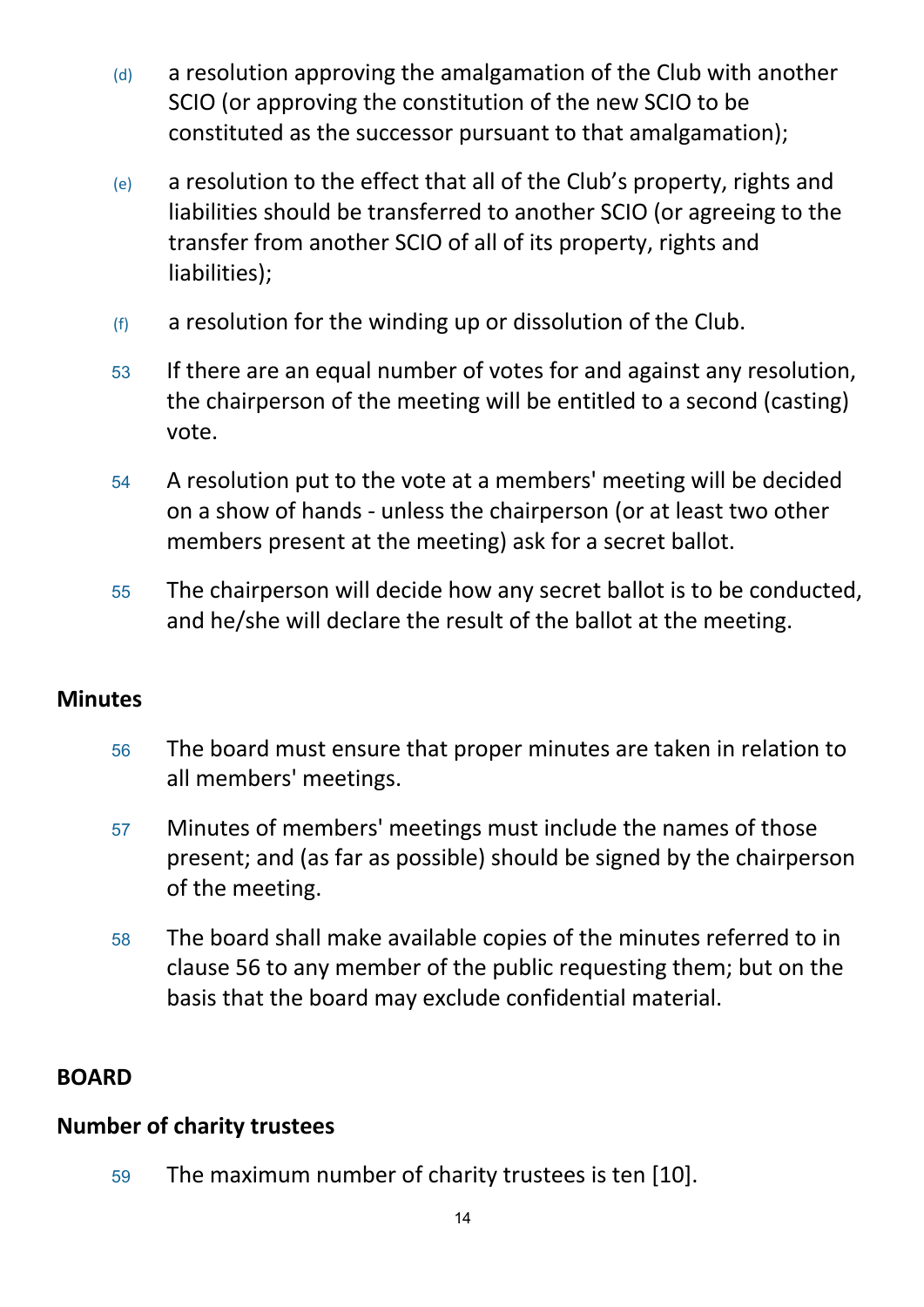<sup>60</sup> The minimum number of charity trustees is four (4].

# **Eligibility**

- <sup>61</sup> A person will not be eligible for election or appointment to the board unless he/she is a full member of the Club.
- <sup>62</sup> A person will not be eligible for election or appointment to the board if he/she is: -
- (a) disqualified from being a charity trustee under the Charities and Trustee Investment (Scotland) Act 2005; or
- (b) an employee of the Club.

# **Initial charity trustees**

<sup>63</sup> The individuals who signed the charity trustee declaration forms which accompanied the application for incorporation of the Club shall be deemed to have been appointed by the members as charity trustees with effect from the date of incorporation of the Club.

## **Election, retiral, re-election**

- 64 At each AGM, the members may elect any member to be a charity trustee (unless he/she is debarred from membership under clause 61 and 62).
- <sup>65</sup> The board may at any time appoint any member (unless he/she is debarred from membership under clause 61 and 62) to be a charity trustee.
- <sup>66</sup> Charity Trustee's are elected for a period of two [2] years, but are then eligible for re-election under clause 67.
- <sup>67</sup> A charity trustee retiring at an AGM will be deemed to have been reelected unless: -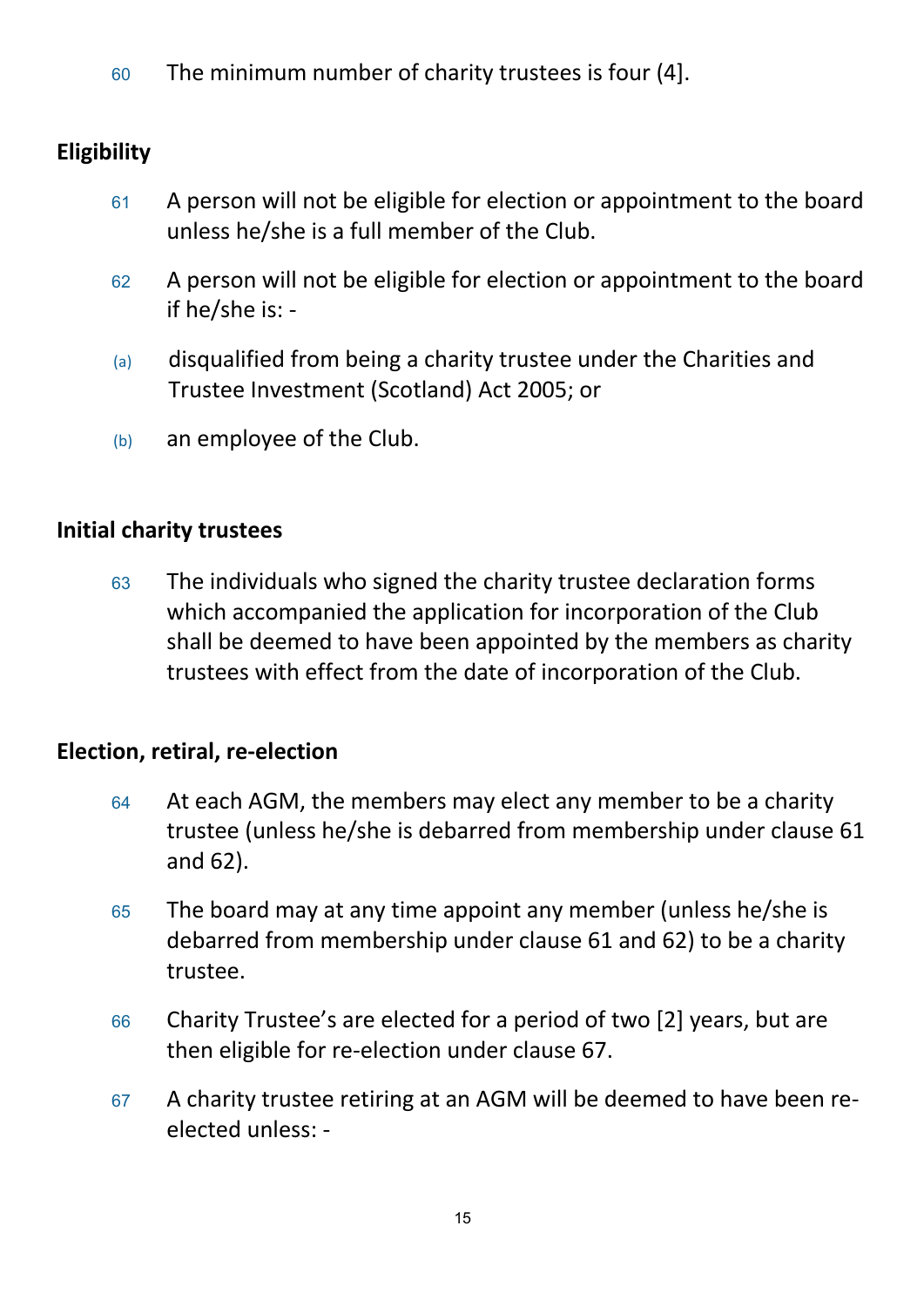- (a) he/she advises the board prior to the conclusion of the AGM that he/she does not wish to be re-appointed as a charity trustee; or
- $(b)$  an election process was held at the AGM and he/she was not among those elected/re-elected through that process; or
- $(c)$  a resolution for the re-election of that charity trustee was put to the AGM and was not carried.

## **Termination of office**

- <sup>68</sup> A charity trustee will automatically cease to hold office if: -
- $(a)$  he/she becomes disqualified from being a charity trustee under the Charities and Trustee Investment (Scotland) Act 2005;
- (b) he/she becomes incapable for medical reasons of carrying out his/her duties as a charity trustee - but only if that has continued (or is expected to continue) for a period of more than six months;
- $(c)$  he/she ceases to be a member of the Club;
- $(d)$  he/she becomes an employee of the Club;
- $(e)$  he/she gives the Club a notice of resignation, signed by him/her;
- $(f)$  he/she is absent (without good reason, in the opinion of the board) from more than three consecutive meetings of the board - but only if the board resolves to remove him/her from office;
- $(g)$  he/she is removed from office by resolution of the board on the grounds that he/she is considered to have committed a material breach of the code of conduct for charity trustees (as referred to in clause 87);
- $(h)$  he/she is removed from office by resolution of the board on the grounds that he/she is considered to have been in serious or persistent breach of his/her duties under section 66(1) or (2) of the Charities and Trustee Investment (Scotland) Act 2005; or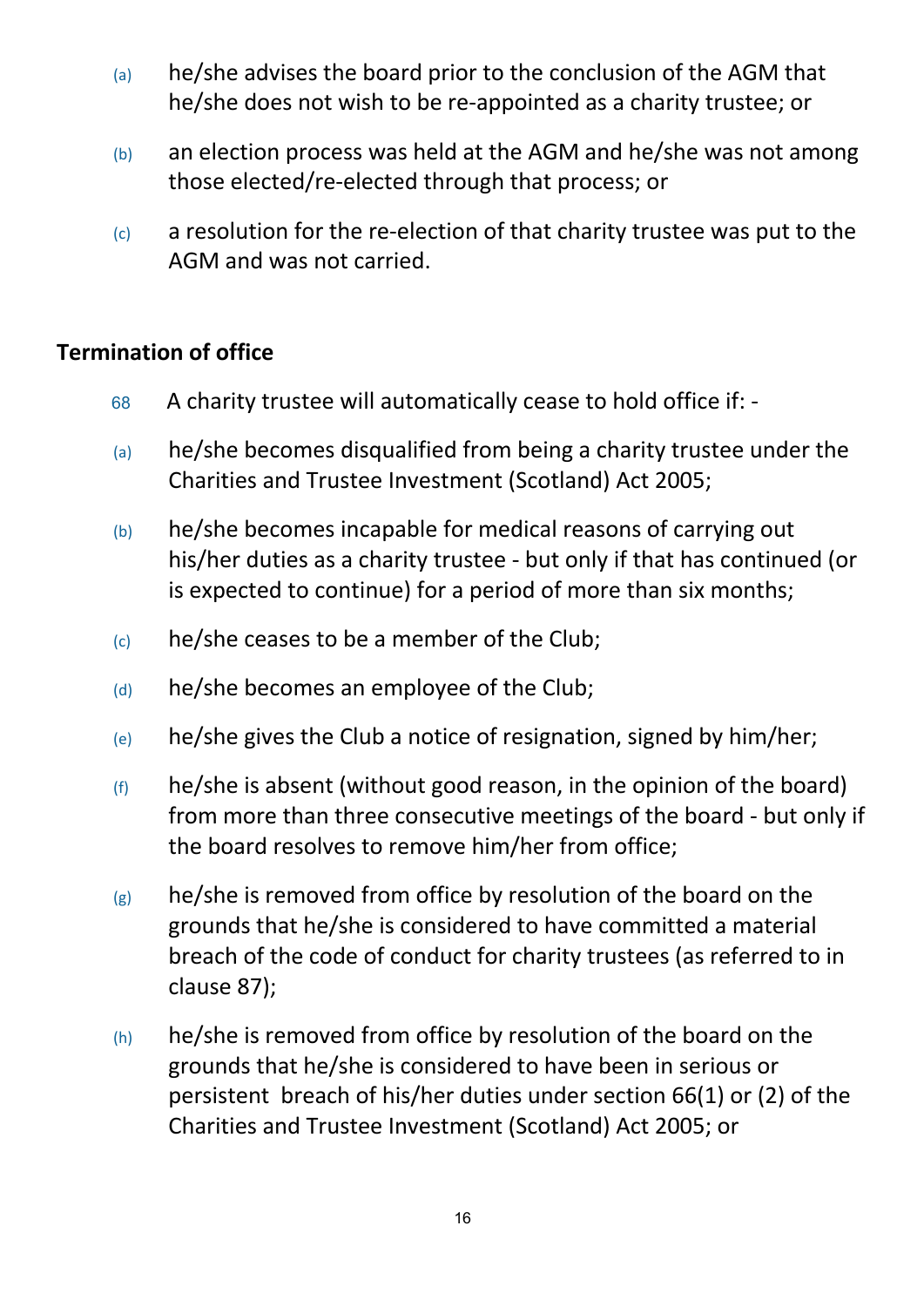- $(i)$  he/she is removed from office by a resolution of the members passed at a members' meeting.
- <sup>69</sup> A resolution under paragraph, 68 (g), 68(h)) or 68(i) shall be valid only if: -
- $(a)$  the charity trustee who is the subject of the resolution is given reasonable prior written notice of the grounds upon which the resolution for his/her removal is to be proposed;
- $(b)$  the charity trustee concerned is given the opportunity to address the meeting at which the resolution is proposed, prior to the resolution being put to the vote; and
- $(c)$  (in the case of a resolution under paragraph 68 (g) or 68 (h) at least two thirds (to the nearest round number) of the charity trustees then in office vote in favour of the resolution.

### **Register of charity trustees**

- <sup>70</sup> The board must keep a register of charity trustees, setting out
- (a) for each current charity trustee:
- (i) his/her full name and legally required information;
- $(iii)$  the date on which he/she was appointed as a charity trustee; and
- (iii) any office held by him/her in the Club;
- (b) for each former charity trustee for at least 6 years from the date on which he/she ceased to be a charity trustee:
- (i) the name of the charity trustee;
- (ii) any office held by him/her in the Club; and
- (iii) the date on which he/she ceased to be a charity trustee.
- <sup>71</sup> The board must ensure that the register of charity trustees is updated within **28 days** of any change: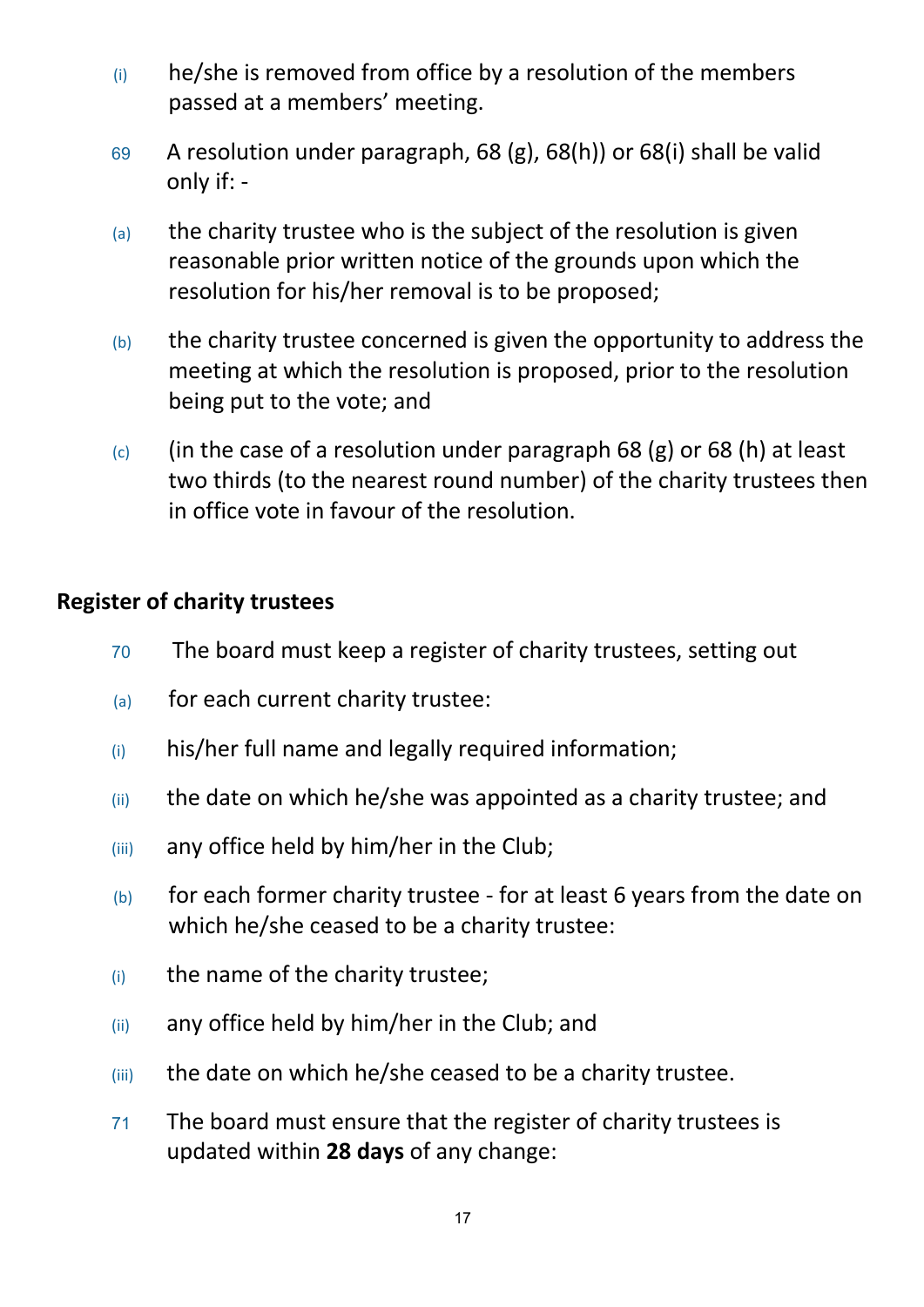- (a) which arises from a resolution of the board or a resolution passed by the members of the Club; or
- (b) which is notified to the Club.
- <sup>72</sup> If any person requests a copy of the register of charity trustees, the board must ensure that a copy is supplied to him/her within **28 days**, providing the request is reasonable; if the request is made by a person who is not a charity trustee of the Club, the board may provide a copy which has the addresses blanked out.

## **Office-bearers**

- <sup>73</sup> The charity trustees must elect (from among themselves) a Chairperson, a Treasurer and a Secretary.
- <sup>74</sup> In addition to the office-bearers required under clause 73, the charity trustees may elect (from among themselves) further office-bearers if they consider that appropriate.
- <sup>75</sup> Office-bearers shall retire from office in rotation but may then be reelected under clause 73 or 74.
- <sup>76</sup> A person elected to any office will automatically cease to hold that office: -
- (a) if he/she ceases to be a charity trustee; *or*
- $(b)$  if he/she gives to the Club a notice of resignation from that office, signed by him/her.

### **Powers of board**

- <sup>77</sup> Except where this constitution states otherwise, the Club (and its assets and operations) will be managed by the board; and the board may exercise all the powers of the Club.
- <sup>78</sup> A meeting of the board at which a quorum is present may exercise all powers exercisable by the board.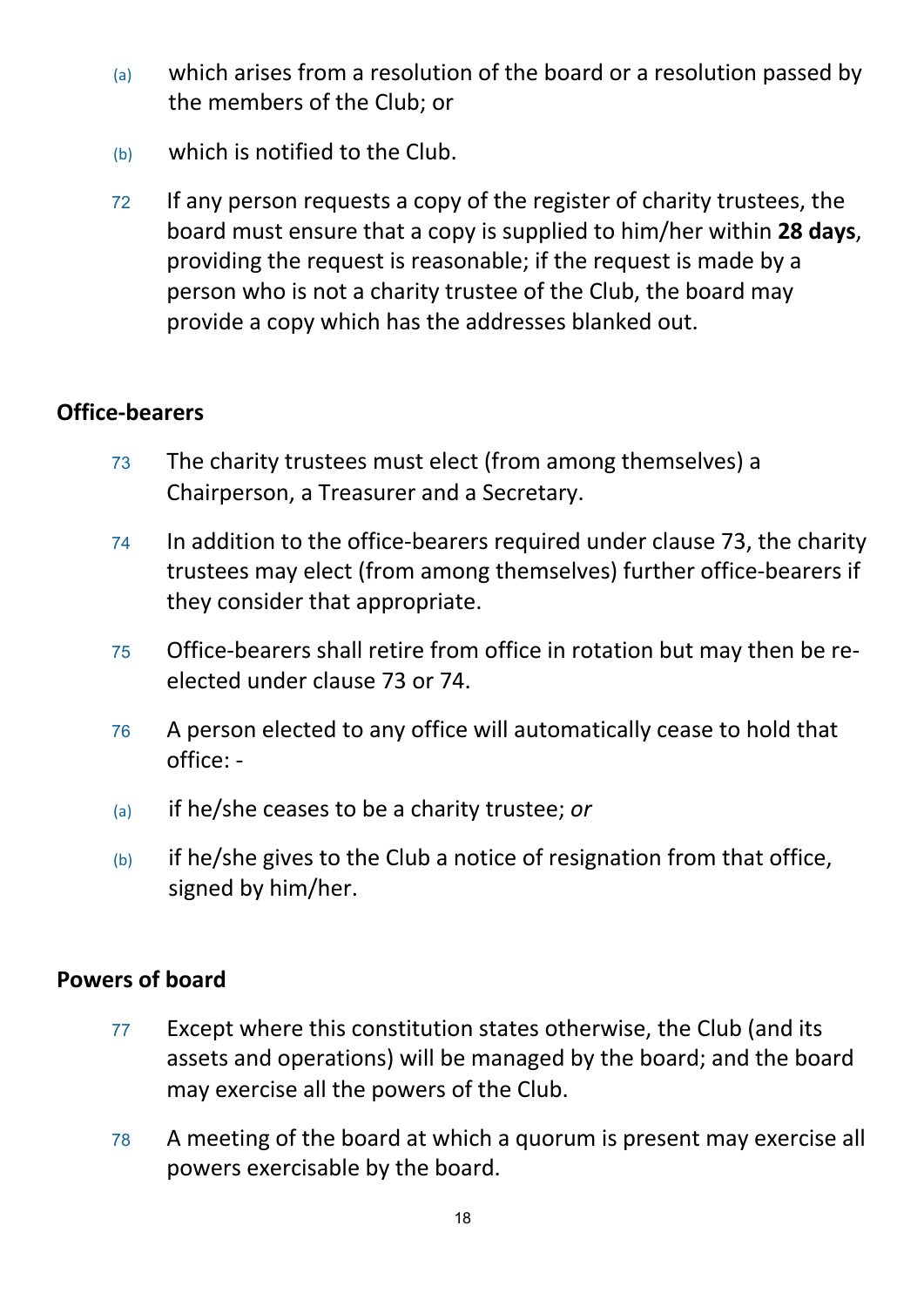- <sup>79</sup> The members may, by way of a resolution passed in compliance with clause 53 (requirement for two-thirds majority), direct the board to take any particular step or direct the board not to take any particular step; and the board shall give effect to any such direction accordingly.
- <sup>80</sup> The board may fill any vacancies among the Trustees that may occur during the year. These individuals shall hold office until the next AGM where they will retire but may stand for re-election.
- 81 To delegate any of its powers to a sub-committee appointed for any special purpose.
- $(a)$  Such sub-committee shall be set up with a special remit which will lay down the purpose of the sub-group, any powers delegated from the main committee and timescales associated with it.
- $(b)$  The sub-committee shall make recommendations back to the main committee, who shall have all decision-making authority over the sub-committee and shall have the responsibility of those decisions.
- $(c)$  At least one member of the Committee shall sit on any subcommittee and provide a report at each Trustee meeting after the sub-committee set up in order to inform the rest of the Committee members on progress to date.
- $(d)$  The Chairperson is an ex-officio member of all sub-committees.

**Trustees - general duties** (These are the legal and legislative duties bestowed upon Charity Trustees (Clauses 82-86, also noting 87 & 88).

- 82 Each of the Charity Trustees has a duty, in exercising functions as a charity trustee, to act in the interests of the Club; and, in particular, must:-
- (a) seek, in good faith, to ensure that the Club acts in a manner which is in accordance with its purposes;
- (b) act with the care and diligence which it is reasonable to expect of a person who is managing the affairs of another person;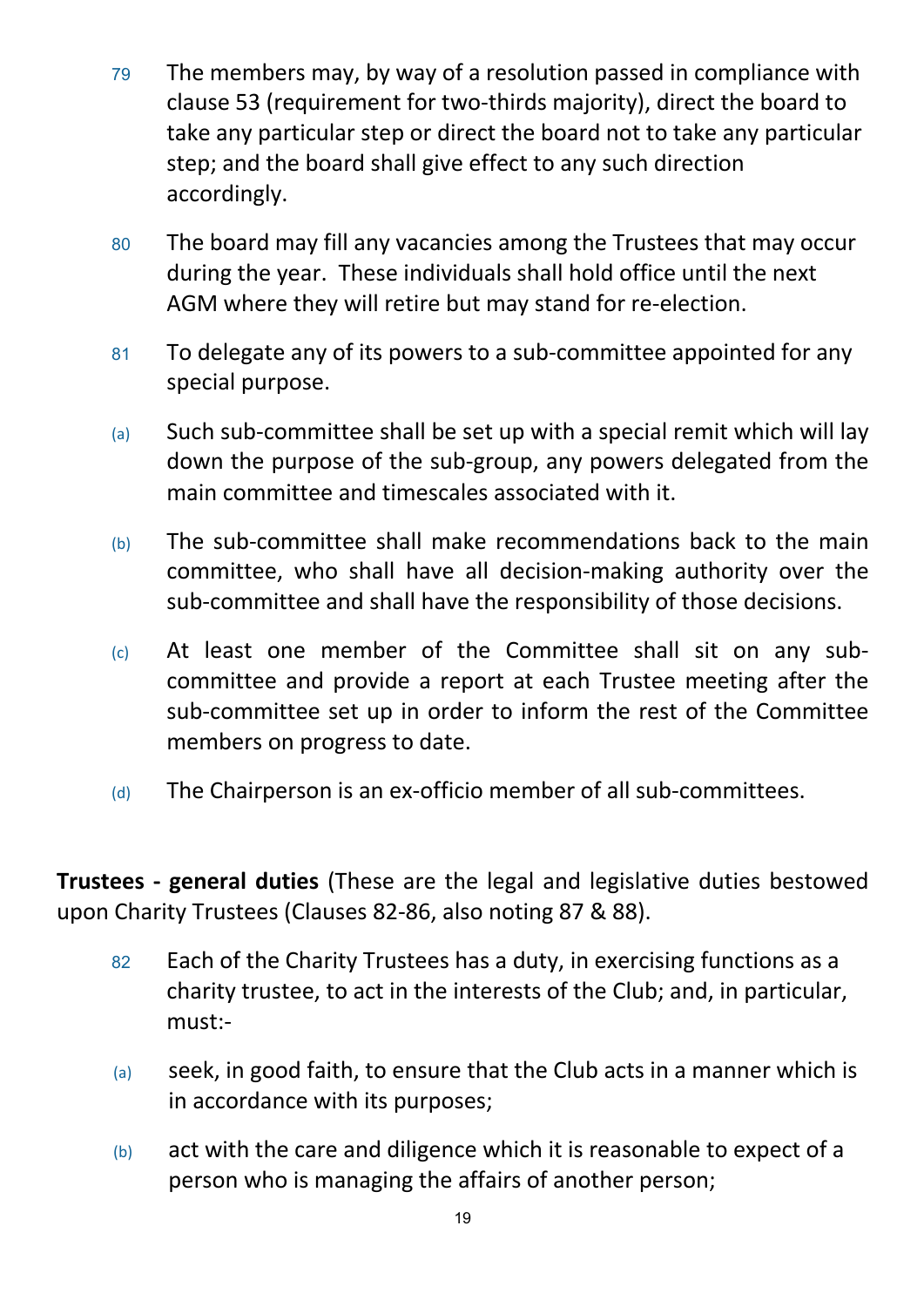- $(c)$  in circumstances giving rise to the possibility of a conflict of interest between the Club and any other party:
	- $(i)$  put the interests of the Club before that of the other party;
	- (ii) where any other duty prevents him/her from doing so, disclose the conflicting interest to the Club and refrain from participating in any deliberation or decision of the other charity trustees with regard to the matter in question;
- $(d)$  ensure that the Club complies with any direction, requirement, notice or duty imposed under or by virtue of the Charities and Trustee Investment (Scotland) Act 2005.
- 83 In addition to the duties outlined in clause 82, all of the charity trustees must take such steps as are reasonably practicable for the purpose of ensuring: -
- (a) that any breach of any of those duties by a charity trustee is corrected by the charity trustee concerned and not repeated; and
- (b) that any trustee who has been in serious and persistent breach of those duties is removed as a trustee.
- <sup>84</sup> Provided he/she has declared his/her interest and has not voted on the question of whether or not the Club should enter into the arrangement - a charity trustee will not be debarred from entering into an arrangement with the Club in which he/she has a personal interest; and (subject to clause 82 c and to the provisions relating to remuneration for services contained in the Charities and Trustee Investment (Scotland) Act 2005), he/she may retain any personal benefit which arises from that arrangement.
- <sup>85</sup> No charity trustee may serve as an employee (full time or part time) of the Club; and no charity trustee may be given any remuneration by the Club for carrying out his/her duties as a charity trustee but may receive commensurate remuneration for any other such duty or service provided through a written agreement. The number of charity trustees receiving such remuneration will not be more than one quarter of the total number of Trustees.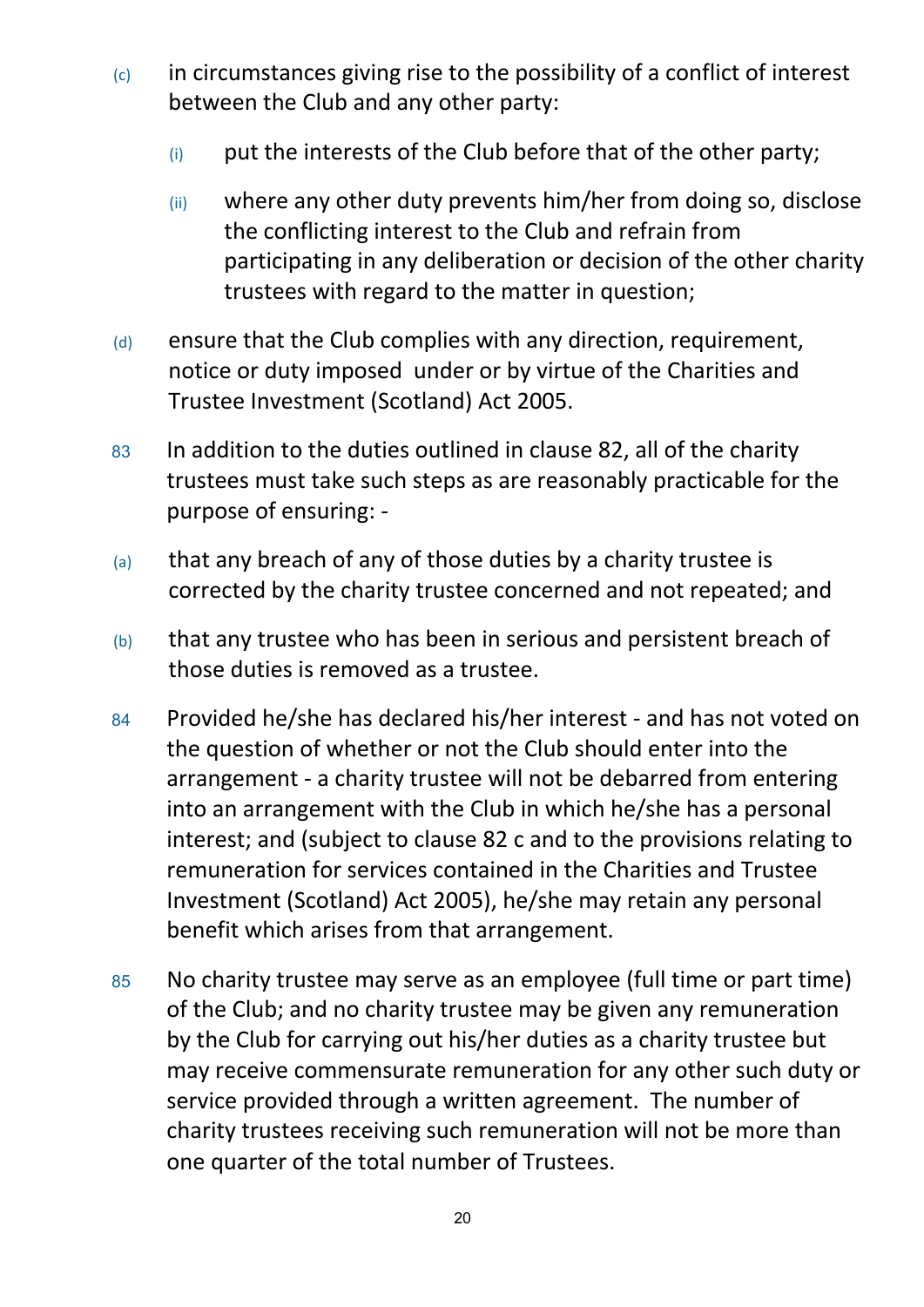86 The Charity Trustees may be paid all travelling and other out of pocket expenses reasonably incurred by them in connection with carrying out their duties; this may include expenses relating to their attendance at meetings.

## **Code of conduct for Charity Trustees**

- 87 Each of the Charity Trustees shall comply with the code of conduct prescribed by the board from time to time.
- <sup>88</sup> The code of conduct referred to in clause 83 shall be supplemental to the provisions relating to the conduct of Charity Trustees contained in this constitution and the duties imposed on charity trustees under the Charities and Trustee Investment (Scotland) Act 2005; and all relevant provisions of this constitution shall be interpreted and applied in accordance with the provisions of the code of conduct in force from time to time.

# **DECISION-MAKING BY THE CHARITY TRUSTEES**

### **Notice of board meetings**

- <sup>89</sup> Any charity trustee may call or request a meeting of the board *or* ask the secretary to call a meeting of the board.
- <sup>90</sup> At least seven (7) days' notice must be given of each board meeting, unless (in the opinion of the person calling the meeting) there is a degree of urgency, which makes that inappropriate.
- 89.1 In such cases, the notice for the meeting shall be 3 days, this notice being given personally to each committee member.

## **Procedure at board meetings**

<sup>91</sup> No valid decisions can be taken at a board meeting unless a quorum is present; the quorum for board meetings is **four 4** charity trustees, present in person.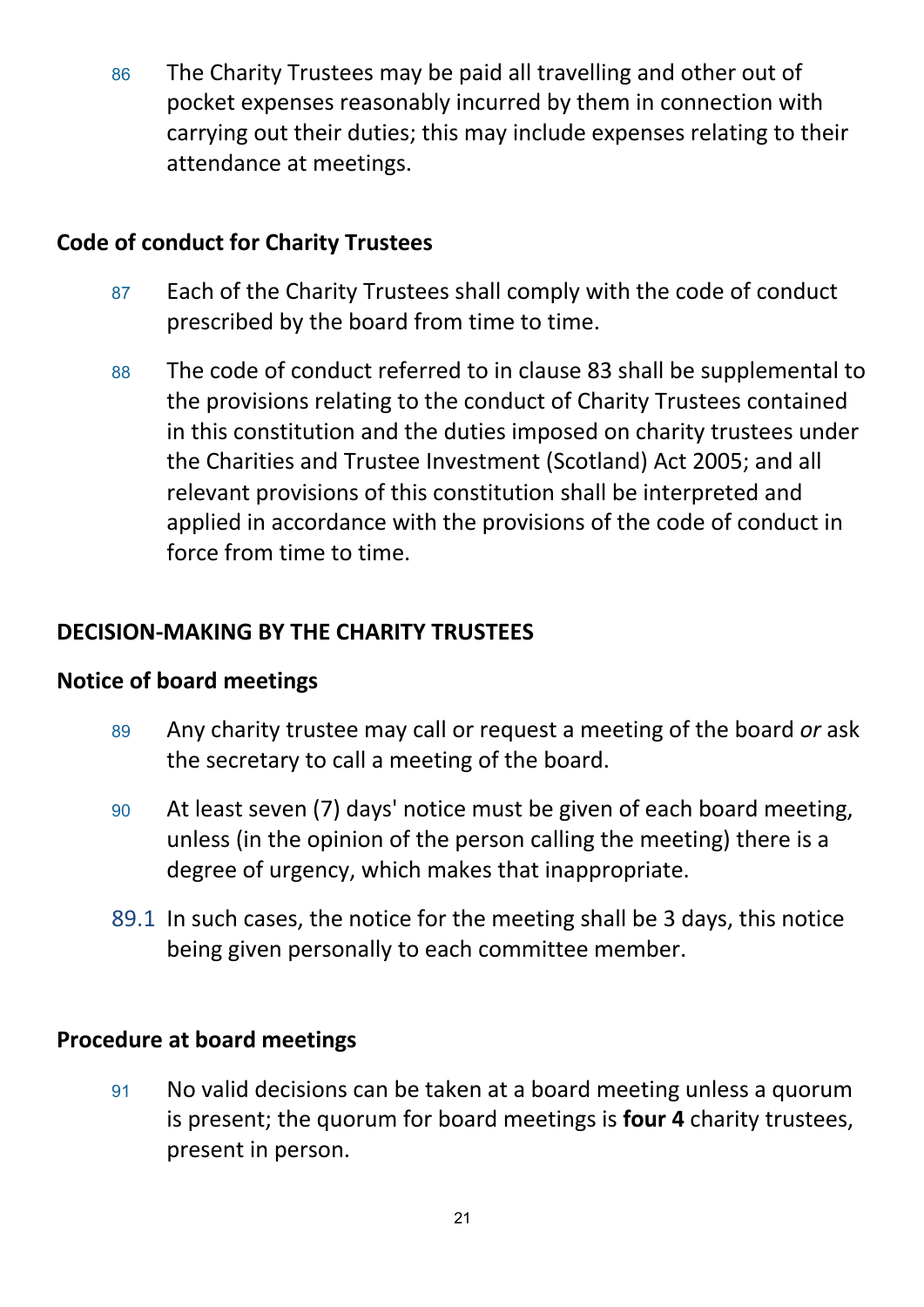- <sup>92</sup> If at any time the number of charity trustees in office falls below the number stated as the quorum in clause 91, the remaining charity trustee(s) will have power to fill the vacancies or call a members' meeting - but will not be able to take or make any other valid decisions.
- <sup>93</sup> The chair of the Club should act as chairperson of each board meeting.
- 94 If the chair is not present within 15 minutes after the time at which the meeting was due to start (or is not willing to act as chairperson), the charity trustees present at the meeting must elect (from among themselves) the person who will act as chairperson of that meeting.
- <sup>95</sup> Every charity trustee has one vote, which must be given personally.
- <sup>96</sup> All decisions at board meetings regarding the day to day management of the Club will be made by simple majority vote, in all other matters they shall be referred to the full membership to consider at an AGM.
- <sup>97</sup> If there are an equal number of votes for and against any resolution, the chairperson of the meeting will be entitled to a second (casting) vote.
- <sup>98</sup> The board may, at its discretion, allow any person to attend and speak at a board meeting notwithstanding that he/she is not a charity trustee - but on the basis that he/she must not participate in decision-making.
- <sup>99</sup> A charity trustee must not vote at a board meeting (or at a meeting of a sub-committee) on any resolution which relates to a matter in which he/she has a personal interest or duty which conflicts (or may conflict) with the interests of the Club; he/she must withdraw from the meeting while an item of that nature is being dealt with.
- <sup>100</sup> For the purposes of clause 99 : -
- (a) an interest held by an individual who is "connected" with the charity trustee under section 68(2) of the Charities and Trustee Investment (Scotland) Act 2005 (husband/wife, partner, child, parent,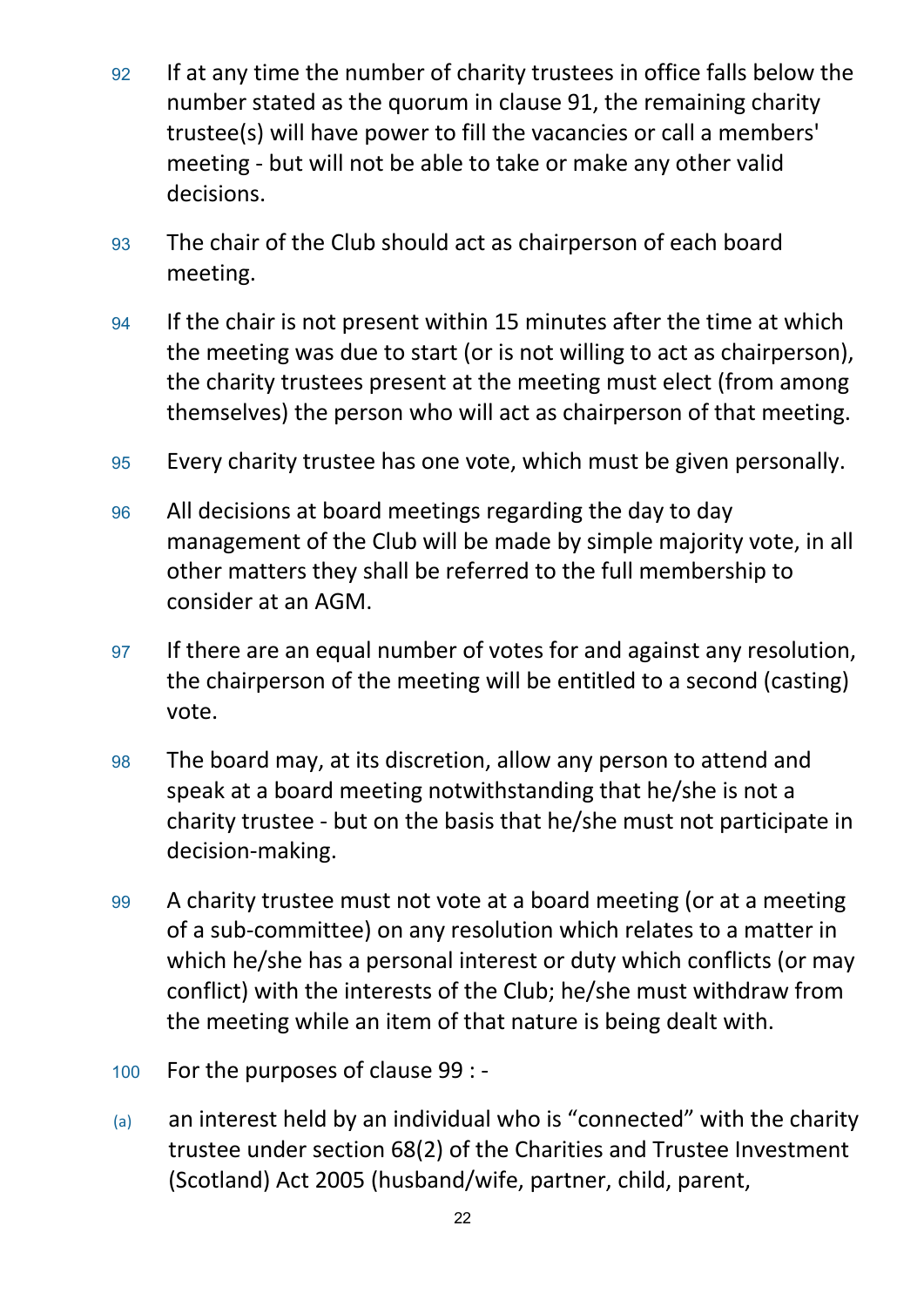brother/sister etc) shall be deemed to be held by that charity trustee;

(b) a charity trustee will be deemed to have a personal interest in relation to a particular matter if a body in relation to which he/she is an employee, director, member of the Board of Trustees, officer or elected representative has an interest in that matter.

### **Minutes**

- <sup>101</sup> The board must ensure that proper minutes are kept in relation to all board meetings and meetings of sub-committees.
- <sup>102</sup> The board minutes to be kept under clause 101 must include the names of those present; and (as far as possible) should be signed by the chairperson of the meeting.
- <sup>103</sup> The board shall (subject to clause 104) make available copies of the minutes referred to in clause 97 to any member of the club requesting them.
- <sup>104</sup> The board may exclude from any copy minutes made available to a member of the public any material which the board considers ought properly to be kept confidential - on the grounds that allowing access to such material could cause significant prejudice to the interests of the Club or on the basis that the material contains reference to employee or other matters which it would be inappropriate to divulge.

## **ADMINISTRATION**

## **Delegation to sub-committees**

<sup>105</sup> The board may delegate any of their powers to sub-committees; a sub-committee must include at least one charity trustee, but other members of a sub-committee need not be charity trustees.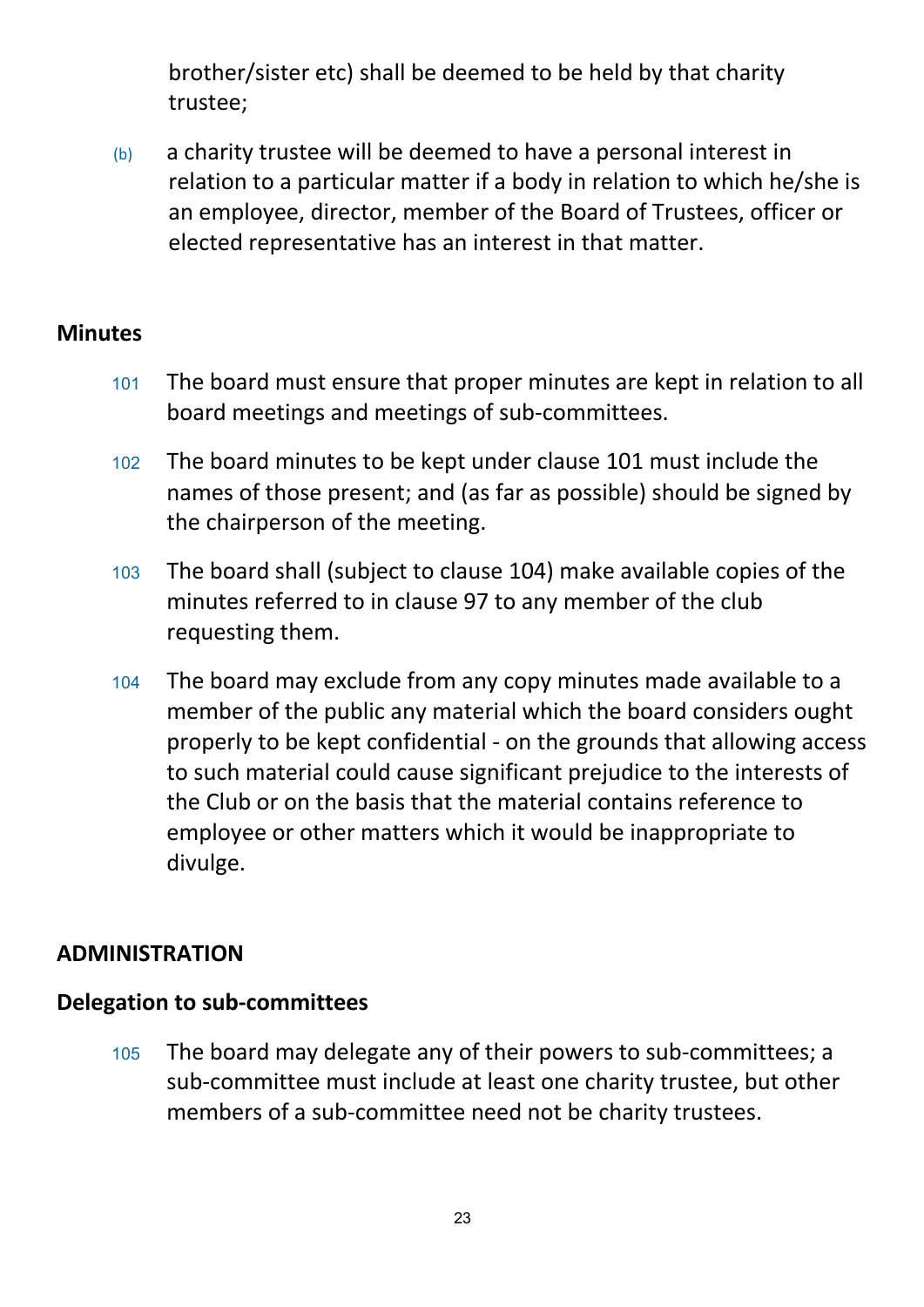- <sup>106</sup> The board may also delegate to the chair of the Club (or the holder of any other post) such of their powers as they may consider appropriate.
- <sup>107</sup> When delegating powers under clause 105 or 106, the board must set out appropriate conditions (which must include an obligation to report regularly to the board).
- <sup>108</sup> Any delegation of powers under clause 105 or 106 may be revoked or altered by the board at any time.
- <sup>109</sup> The rules of procedure for each sub-committee, and the provisions relating to membership of each sub-committee, shall be set by the board.

## **Operation of accounts**

- <sup>110</sup> Subject to clause 116, the signatures of two out of three signatories appointed by the board will be required in relation to all operations (other than the lodging of funds) on the bank and building society accounts held by the Club; One of the two signatures must always ideally be the signature of the Treasurer. The two signatories must not be connected persons.
- <sup>111</sup> Where the Club uses electronic facilities for the operation of any bank or building society account, the authorisations required for operations on that account must be consistent with the approach reflected in clause 110.

### **Accounting records and annual accounts**

- <sup>112</sup> The board must ensure that proper accounting records are kept, in accordance with all applicable statutory requirements.
- <sup>113</sup> The board must prepare annual accounts, complying with all relevant statutory requirements including an independent examination; if an audit is required under any statutory provisions (or if the board consider that an audit would be appropriate for some other reason),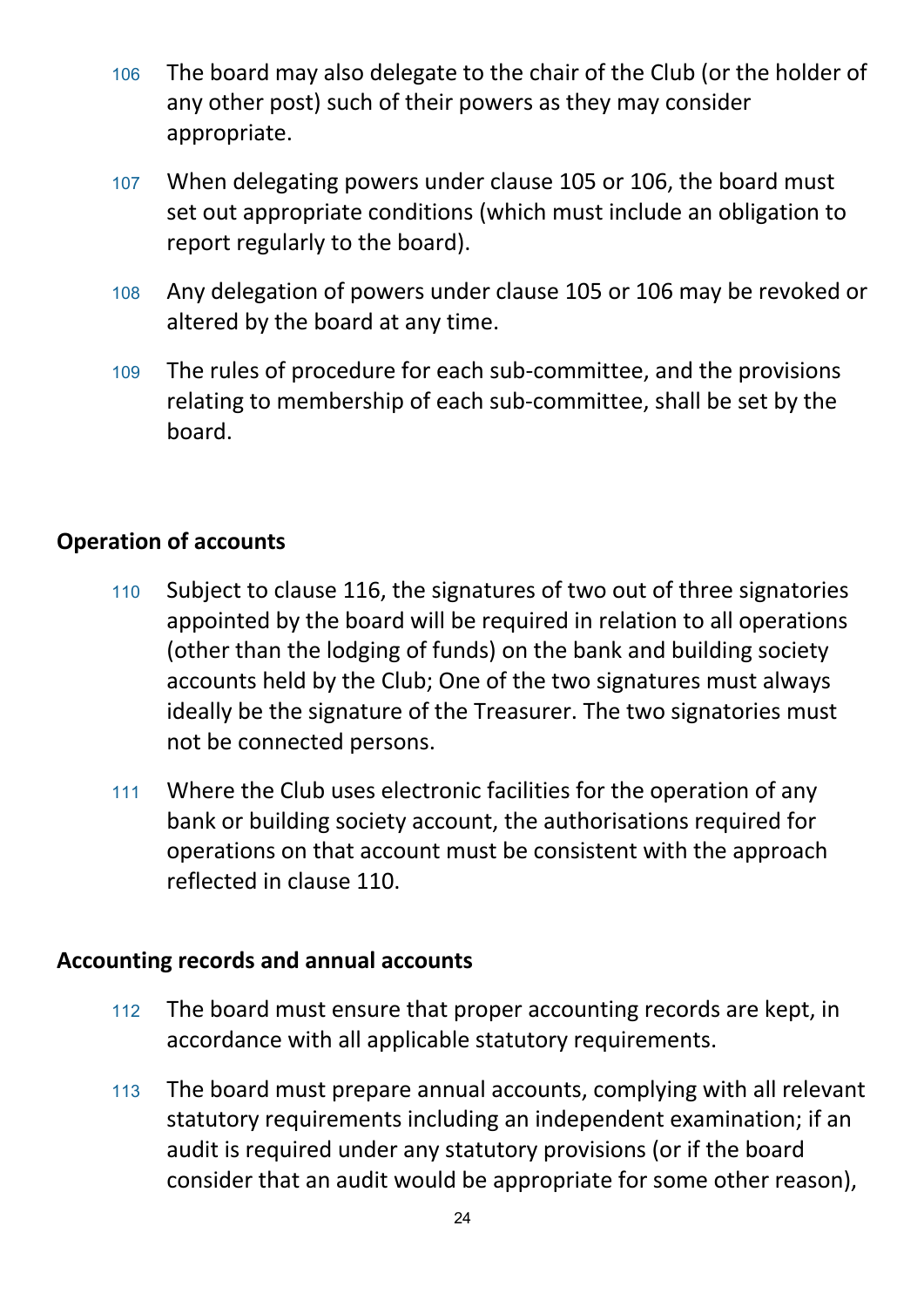the board should ensure that an audit of the accounts is carried out by a suitably qualified examiner.

## **Finance**

- <sup>114</sup> The funds of the Club may only be used to support the stated objectives of the Club;
- <sup>115</sup> No member of the Club may receive payment directly or indirectly for services to the Club other than to reimburse legitimate out of pocket expenses incurred by them in their work, on behalf of the Club, or by written service provision agreement;
- <sup>116</sup> The Treasurer must lodge all monies in a bank account in the name of the Club.
- <sup>117</sup> The Treasurer keeps correct accounts showing the financial affairs of the Club and must arrange for their scrutiny by an independent financial accountant at the end of the financial year -  $31<sup>st</sup>$  December.
- <sup>118</sup> A statement showing the balance of Club funds held in hand or designated Club bank account is presented to the Committee of Trustees prior to its submissions to the Annual General Meeting.
- <sup>119</sup> The Committee of Trustees will prepare a Trustees' Annual Report for the AGM to explain any areas not covered in the financial statements and to show how the financial information presented relates to the Club and the activities of the Club;
- <sup>120</sup> All monies due and owing to the Club shall be recoverable, at law, in the name of the Club.

### **Notes**

- Three members of the Board, namely President, Vice President and Finance Officer shall be named signatories on the Club's bank account
- Conditions of purchase under £350 requires no full Board approval over £350 requires full Board approval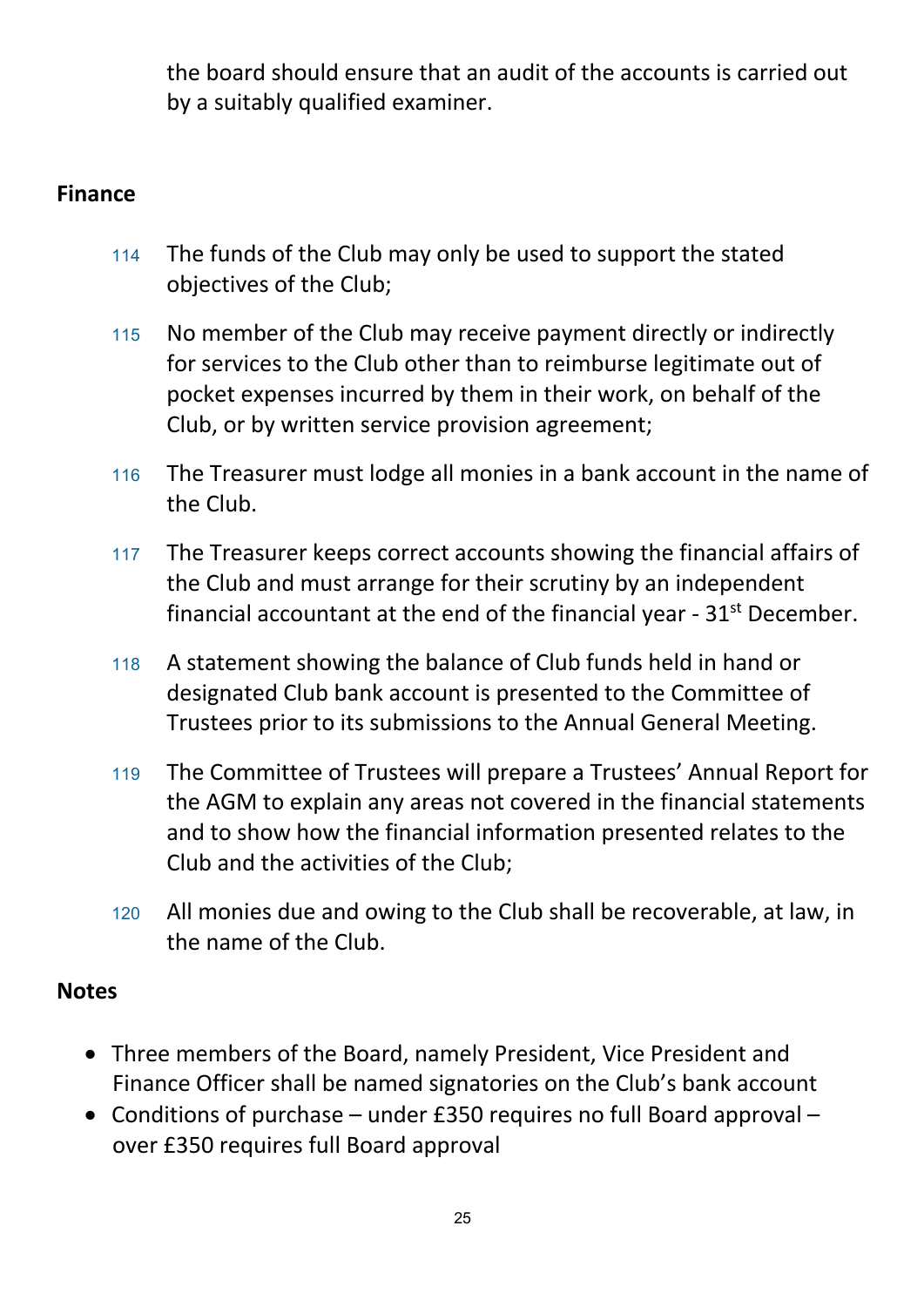- Conditions of cash withdrawal over £350 requires full Board approval between £100 and £350 requires approval of at least one other Board member – under £100 requires no extra Board approval
- Paying of any invoices should be arranged by Finance Officer
- Track Fees to be paid by Standing Order
- All purchases to be accompanied by a VAT Receipt or invoice
- All monthly training fees to be paid via the LoveAdmin online service

## **MISCELLANEOUS**

## **Dissolution of the Club**

- <sup>121</sup> If the Club is to be wound up or dissolved, the winding-up or dissolution process will be carried out in accordance with the procedures set out under the Charities and Trustee Investment (Scotland) Act 2005.
- <sup>122</sup> If the Club is to be dissolved, the Board of Trustees will call an EGM, called specifically for that purpose and a resolution will be brought before the whole membership. The motion will be carried only if passed by a two-thirds majority of the full members, present and voting.
- <sup>123</sup> In special circumstances where the Club has been awarded monies from funding bodies, then the money remaining and which was ringfenced for a particular project, will be disposed of in the manner set out by each independent funding body in line with their funding policies and criteria.
- 124 Any surplus assets available to the Club immediately preceding its winding up or dissolution must be used for purposes which are the same as - or which closely resemble - the purposes of the Club as set out in this constitution.

# **Alterations to the constitution**

<sup>125</sup> This constitution may (subject to clause 126) be altered by resolution of the members passed at a members' meeting (subject to achieving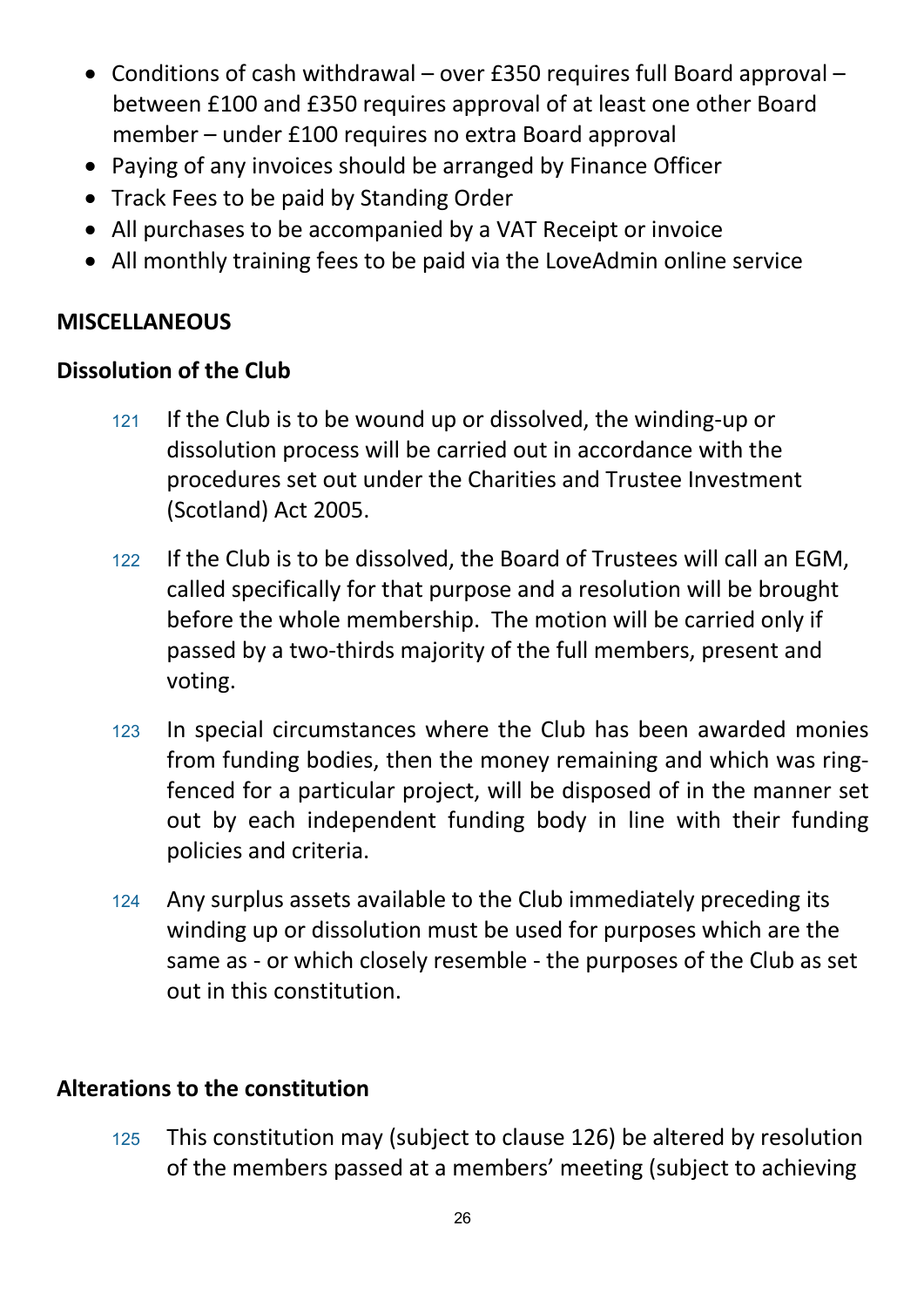the two thirds majority referred to in clause 52) or by way of a written resolution of the members.

<sup>126</sup> The Charities and Trustee Investment (Scotland) Act 2005 prohibits taking certain steps (eg change of name, an alteration to the purposes, amalgamation, winding-up) without the consent of the Office of the Scottish Charity Regulator (OSCR).

### **Interpretation**

- <sup>127</sup> References in this constitution to the Charities and Trustee Investment (Scotland) Act 2005 should be taken to include: -
- (a) any statutory provision which adds to, modifies or replaces that Act; and
- (b) any statutory instrument issued in pursuance of that Act or in pursuance of any statutory provision falling under paragraph (a) above.
- <sup>128</sup> In this constitution: -
- (a) "charity" means a body which is either a "Scottish charity" within the meaning of section 13 of the Charities and Trustee Investment (Scotland) Act 2005 or a "charity" within the meaning of section 1 of the Charities Act 2006, providing (in either case) that its objects are limited to charitable purposes;
- (b) "charitable purpose" means a charitable purpose under section 7 of the Charities and Trustee Investment (Scotland) Act 2005 which is also regarded as a charitable purpose in relation to the application of the Taxes Acts.
- (c) "board" refers to the board of trustees.
- (d) "connected persons" means:
	- (i) spouses, civil partners and cohabitees of a charity trustee;
	- (ii) child, stepchild, parent, grandchild, grandparent, brother or sister of a charity trustee (and a spouse of any such person);